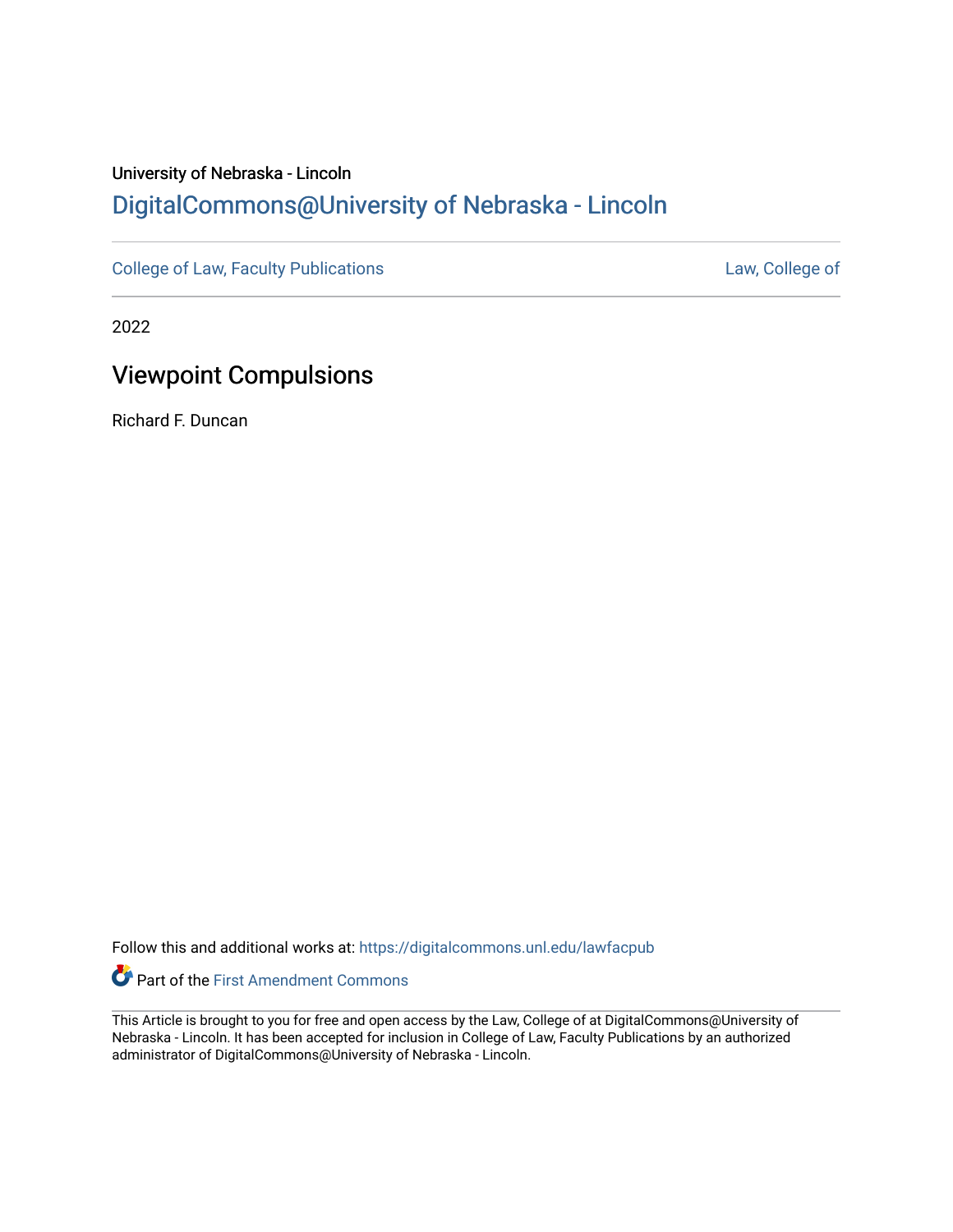# **Viewpoint Compulsions**

Richard F. Duncan<sup>†</sup>

#### I. INTRODUCTION

Under the Supreme Court's First Amendment jurisprudence, laws that abridge the freedom of speech on the basis of the content of the speech "are presumptively unconstitutional and may be justified only if the government proves that they are narrowly tailored to serve compelling state interests."<sup>1</sup> Laws abridging speech are content-based if they regulate speech based on "the topic discussed or the idea or message expressed."<sup>2</sup>

Thus, a law is content-based if it either restricts or compels speech based on its subject matter. In other words, content discrimination "is a spacious concept that embraces whole subjects of discourse regardless of the 'viewpoint' expressed."<sup>3</sup> For example, a law prohibiting all speech on the subject of abortion would be content-based and thus presumptively unconstitutional.<sup>4</sup> In the case of compelled speech, a content-based mandate might be one in which the law requires a speaker to express an opinion any opinion—on a particular subject. For example, the law might compel a speaker to say something—anything she wishes—about abortion, income inequality, or same-sex marriage. That law is a content-based speech compulsion and is therefore presumptively unconstitutional, unless the government can demonstrate it is narrowly tailored and serves a compelling state interest.<sup>5</sup>

<sup>†</sup> Sherman S. Welpton, Jr. Professor of Law & Warren R. Wise Professor of Law, University of Nebraska College of Law.

<sup>1.</sup> Reed v. Town of Gilbert, 576 U.S. 155, 163 (2015). Thus, under the Free Speech Clause, government "has no power to restrict expression because of its message, its ideas, its subject matter, or its content." Id. (quoting Police Dept. of Chicago v. Mosley, 408 U.S. 92, 95 (1972)).

<sup>2.</sup> Id.

<sup>3.</sup> Marjorie Heins, Viewpoint Discrimination, 24 HASTINGS CONST. L. Q. 99, 101 (1996).

<sup>4.</sup> See id. Such a general ban on the entire subject of abortion would apply to pro-life, pro-choice, and all other perspectives on abortion. It would be content-based, but viewpoint-neutral.

<sup>5.</sup> See Reed, 576 U.S. at 163; see also Richard F. Duncan, Seeing the No-Compelled-Speech Doctrine Clearly Through the Lens of Telescope Media, 99 NEB. L. REV. 58, at 72-73 (2020). Obviously, in the case of compelled speech, the typical case involves speech mandates that tend to compel more particularized expression about certain subjects. See id. (discussing law mandating wedding videography celebrating same-sex weddings).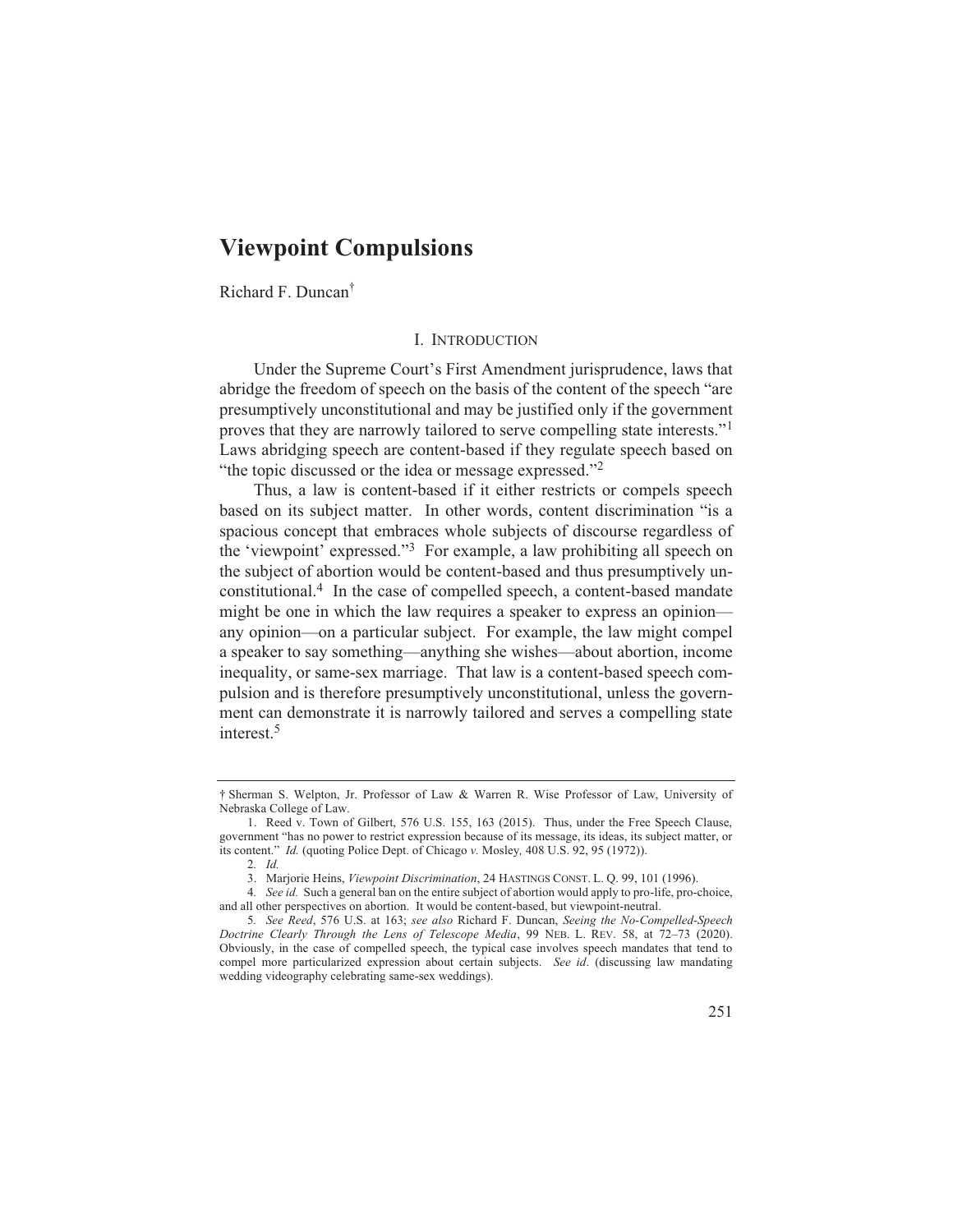Although a content-based restriction of speech is a grievous First Amendment violation, viewpoint-based discrimination by government is a "more blatant" and "egregious form of content discrimination."<sup>6</sup> Viewpoint-based abridgements of speech are laws that restrict or compel speech based upon a particular ideological position on a particular subject. If the subject is abortion and the law forbids speech critical of a constitutional right to abortion, the restriction is viewpoint-based. In the case of compelled speech, if the subject is same-sex marriage and the speech mandate is to depict same-sex marriage in a positive light, the requirement is viewpoint-based.<sup>7</sup>

The Court has never upheld a law imposing a viewpoint-based restriction on free speech.<sup>8</sup> Indeed, in the words of Justice Alito: "Viewpoint" discrimination is poison to a free society."<sup>9</sup> Thus, although the Court has never clearly said so, "as a practical matter, there is a per se rule against viewpoint discrimination."<sup>10</sup> The idea justifying this view is that in a free society it is never appropriate for government to restrict speech on the basis of viewpoint or enact viewpoint-based speech compulsions. Viewpoint discrimination "is so inconsistent with First Amendment values that it would not even qualify as [rationally related to] a legitimate [governmental] interest capable of satisfying the lowest level of judicial scrutiny."<sup>11</sup> Moreover, when government compels citizens to express unwanted viewpoints, it is an even worse offense against the First Amendment. This is because government treats the compelled speaker not as a rational human being with thoughts of his own, but rather like a ventriloquist's dummy; the compelled speaker's lips move, but the words are those of the government or of a third party empowered by the government.

The purpose of this Article is first to explain in some length why viewpoint-based restrictions on speech are damaging and viewpoint-based

<sup>6.</sup> Rosenberger v. Rector & Visitors of Univ. of Va., 515 U.S. 819, 829 (1995).

<sup>7.</sup> See Duncan, Seeing the No-Compelled-Speech Doctrine Clearly Through the Lens of Telescope Media, supra note 5, at 78. "Justice Kennedy has defined the test for viewpoint discrimination as 'whether—within the relevant subject category—the government has singled out a subset of messages for disfavor based on the views expressed." *Id.* at n.140; Matal v. Tam, 137 S. Ct. 1744, 1766 (2017) (holding that racially disparaging trademarks are protected by the Free Speech Clause) (Kennedy, J., concurring in part and concurring in the judgment).

<sup>8.</sup> See Lackland H. Bloom Jr., The Rise of the Viewpoint-Discrimination Principle, 72 SMU L. REV. F. 20, 35 (2019).

<sup>9.</sup> Iancu v. Brunetti, 139 S. Ct. 2294, 2302 (2019) (Alito, J., concurring); see Bloom, supra note 8, at 36 ("In *Iancu*, Justice Kagan assumed that proof of viewpoint discrimination resulted in automatic invalidation of the law.").

<sup>10.</sup> Bloom, *supra* note 8, at 35.

<sup>11.</sup> Id. at 36. Or, as Justice Brennan once put it: "Viewpoint discrimination is censorship in its purest form and government regulation that discriminates among viewpoints threatens the continued vitality of 'free speech.'" Perry Educ. Ass'n v. Perry Local Educators' Ass'n, 460 U.S. 37, 62 (1983) (Brennan, J., dissenting).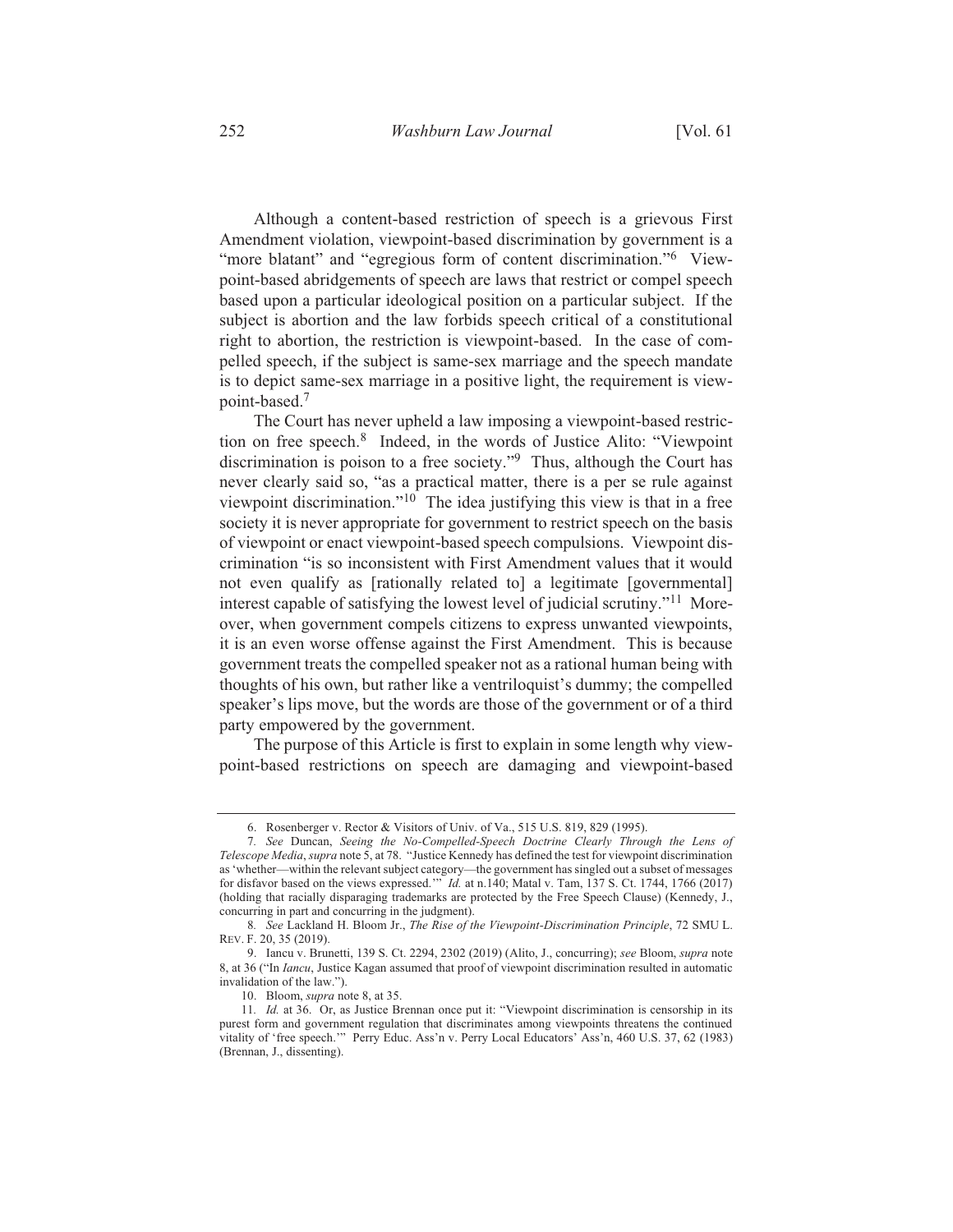20221

speech compulsions are even more harmful. The Article will then demonstrate that every one of the Supreme Court's major compelled speech decisions involves viewpoint-based compulsions of speech on matters of political, religious, ideological, social, or moral concern. Finally, the Article will conclude by showing that the Court's no-compelled-speech doctrine is more relevant than ever, and that it safeguards the heart and soul of the First Amendment by protecting the free marketplace of ideas, as well as human dignity and autonomy, from authoritarian speech mandates issued by government

#### II. WHY VIEWPOINT COMPULSIONS ARE MORE POISONOUS TO FREEDOM OF SPEECH THAN VIEWPOINT RESTRICTIONS

So why exactly are viewpoint-based restrictions on speech so dangerous, and why is it an even greater poison to freedom of speech when the government uses its regulatory power to compel private speakers to express viewpoints that they believe are untrue, immoral, or otherwise objectionable? Basically, there are two chief justifications for the Court's jurisprudence surrounding viewpoint abridgements of speech.

First, the Court characterizes viewpoint restrictions as a serious distortion in the marketplace of ideas. Second, the Court is deeply concerned with speaker autonomy—the right of the speaker to be the author of his own expression with the right to say that which he wishes to say and to refuse to say that which he does not wish to say.<sup>12</sup>

# A. Viewpoint Compulsions Seriously Distort the Marketplace of Private  $Expression<sup>13</sup>$

One important purpose of protecting freedom of expression from content- or viewpoint-based abridgements, in the words of Justice Brennan in New York Times v. Sullivan,  $14$  is the "profound national commitment to the principle that debate on public issues should be uninhibited, robust, and wide-open . . . . "<sup>15</sup> According to Professor Akil Reed Amar: "[T]he Freedom of Speech Clause was designed, at a minimum, to safeguard the

<sup>12.</sup> Or, as Alexander Solzhenitsyn once put it, "let us refuse to say that which we do not think." Alexander Solzhenitsyn, Live Not by Lies, 2 INDEX ON CENSORSHIP 203, 204 (2004), https://journals.sa gepub.com/doi/pdf/10.1080/03064220408537357 [https://perma.cc/FF7X-82KD].

<sup>13.</sup> Private expression is the speech of private individuals in the marketplace of ideas. Government may speak itself in the marketplace of ideas (government speech), but government may not restrict the speech of private speakers in the marketplace of ideas (private expression).

<sup>14.</sup> N.Y. Times v. Sullivan, 376 U.S. 254 (1964).

<sup>15.</sup> Id. at 270. Sullivan is a truly landmark and canonical First Amendment decision. See Harry Kalven, Jr., The New York Times Case: A Note on "The Central Meaning" of the First Amendment, 1964 SUP. CT. REV. 191, 213 (1964). As Kalven puts it, freedom of speech must "be overprotected in order to assure that it is not underprotected." Id.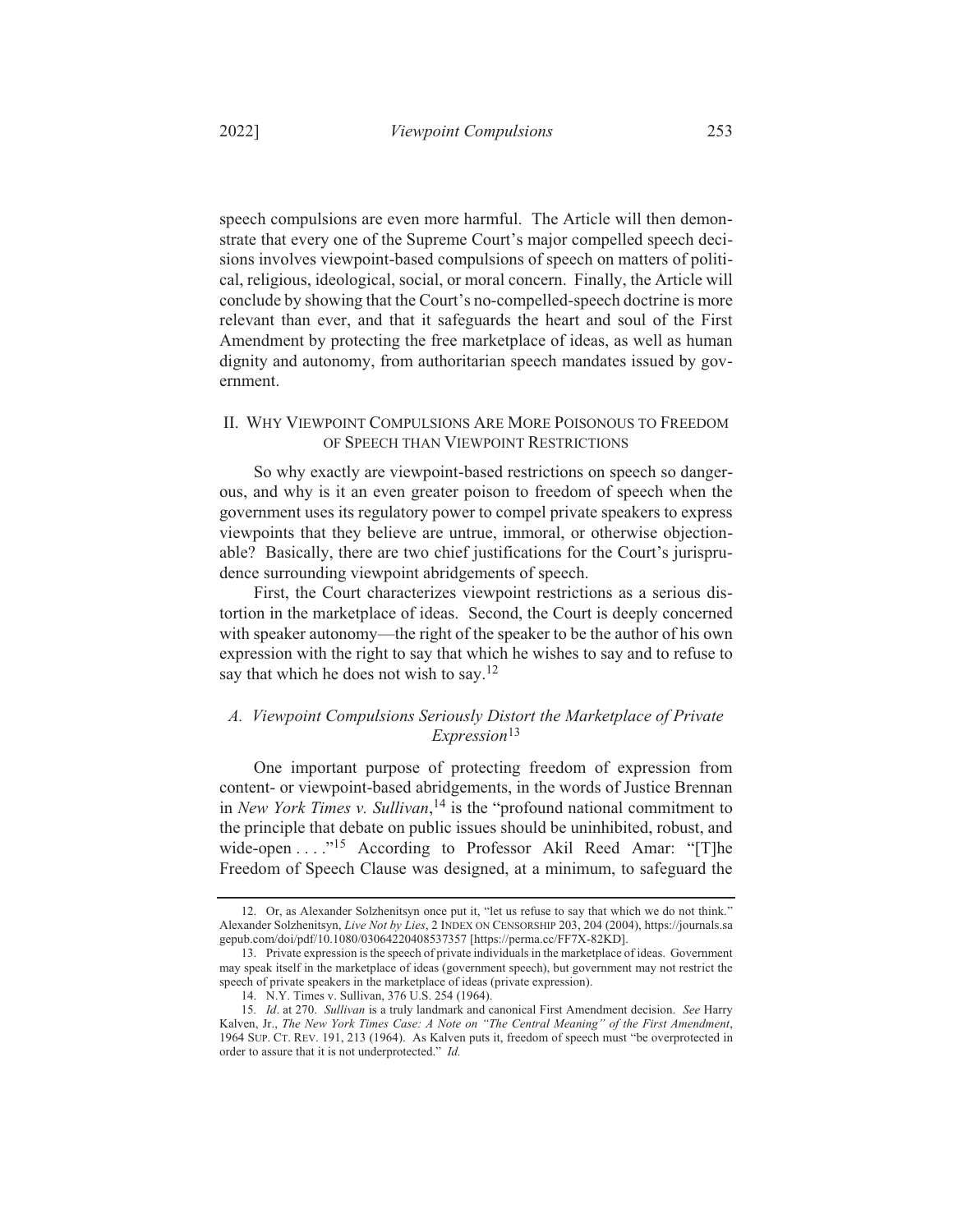necessary preconditions of collective, democratic self-government. In order to vote and deliberate on public policy, citizens must be free to exchange political opinions and information with each other."<sup>16</sup> In the Court's first viewpoint compulsion case, West Virginia State Board of Education v. *Barnette*,<sup>17</sup> Justice Jackson made the same point even more eloquently:

If there is any fixed star in our constitutional constellation, it is that no official, high or petty, can prescribe what shall be orthodox in politics, nationalism, religion, or other matters of opinion, or force citizens to confess by word or act their faith therein. If there are any circumstances which permit an exception, they do not now occur to us.<sup>18</sup>

Although viewpoint-based restrictions distort the marketplace of ideas by screening out disfavored viewpoints, viewpoint compulsions are an even greater threat to the marketplace of ideas because government is commandeering private speakers to express those views preferred by the government. If viewpoint restrictions give off the scent of authoritarian control of the marketplace of ideas, viewpoint compulsions give off the noisome vapors of totalitarianism. As Professor Robert George of Princeton University has expressed it so powerfully: "Ordinary authoritarians are content to forbid people from saying things they know or believe to be true. Totalitarians insist on forcing people to say things they know or believe to be untrue."<sup>19</sup> And, as Justice Jackson observed in *Barnette*, there are all too many "village tyrants" imposing viewpoint compulsions of speech and thereby distorting the marketplace of individual expression by prescribing ideological, cultural, or political orthodoxy.<sup>20</sup>

Justice Kennedy, one of the great defenders of free speech during his lengthy service on the Court, understood this better than anyone. National *Institute of Family and Life Advocates v. Becerra*  $("NIFLA")^{21}$  involved a case in which a California law required pro-life crisis pregnancy centers to notify their clients that the state provides free or subsidized abortions to women seeking abortions.<sup>22</sup> In his concurring opinion, Justice Kennedy described this speech compulsion as a viewpoint-based "example of the serious threat presented when government seeks to impose its own message

<sup>16.</sup> Akil Reed Amar, The Case of the Missing Amendments: R.A.V. v. City of St. Paul, 106 HARV. L. REV. 124, 141 (1992).

<sup>17.</sup> West Virginia State Board of Educ. v. Barnette, 319 U.S. 624 (1943).<br>18. Id. at 642. For my earlier work on the Court's compelled speech jurisprudence, see Richard F. Duncan, Defense Against the Dark Arts: Justice Jackson, Justice Kennedy and the No Compelled Speech Doctrine, 32 REGENT LAW REV. 265 (2020).

<sup>19.</sup> Kristen Waggoner, 'Equality Act' Would Turn Back the Clock for Women, HILL (Mar. 16, 2019, 3:00 PM), https://thehill.com/opinion/civil-rights/434155-equality-act-would-turn-back-the-cloc k-for-women [https://perma.cc/5CK7-DMWL] (quoting Professor Robert P. George).

<sup>20.</sup> Barnette, 319 U.S. at 638.

<sup>21.</sup> Nat'l Inst. of Fam. & Life Advocs. v. Becerra, 138 S. Ct. 2361 (2018) [hereinafter NIFLA].

<sup>22.</sup> Id. at 2368.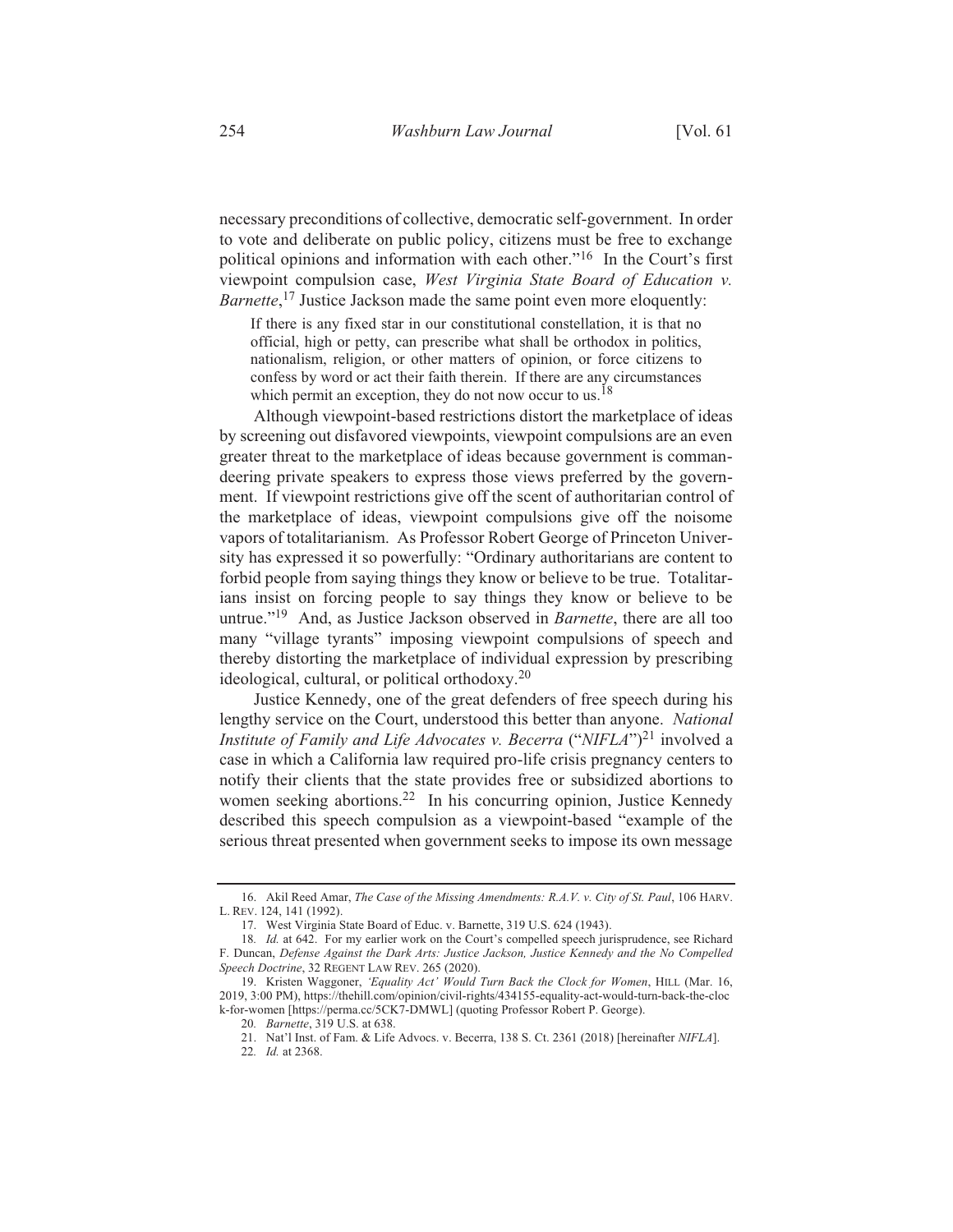in place of individual speech, thought and expression."<sup>23</sup> Rather than embracing the law as a progressive attempt to promote greater healthcare for women, Justice Kennedy denounced the viewpoint compulsion as a deplorable attempt by "authoritarian government" to distort the free marketplace of expression, thought, and belief.<sup>24</sup>

Not everyone agrees with Justice Kennedy's powerful arguments about the evils of compelled speech. Dean Vikram Amar and Professor Alan Brownstein argue that rules treating content- and viewpoint-based restrictions of speech as First Amendment evils should not be applied to speech compulsions, because the Court's concerns about protecting a free marketplace of individual expression from governmental interference and distortion do not apply to laws compelling speech.<sup>25</sup> They explain their conclusion as follows:

[T]he debate-distorting concerns discussed . . . in the realm of contentdiscriminatory speech regulations, however, do not apply to the great majority of compelled speech cases, largely because the speakers' ability to communicate their own messages (alongside the messages they are being required to convey by the government) are generally neither chilled nor silenced. Compelling private actors to communicate does not diminish the scope of the marketplace of ideas. Indeed, it may actually expand it.<sup>26</sup>

To the contrary, speech compulsions typically result in more distortion of the marketplace of ideas. Distortion results when government forbids certain subjects or viewpoints from being expressed by private speakers; however, the distortion is even greater when the government mandates that private speakers must express unwanted points of view, because it makes viewpoints held by politically powerful groups appear more widely held than they actually are.

Moreover, the distortion is exacerbated, not lessened, when a private speaker is first compelled to express an idea he believes is untrue and then feels obliged to communicate his own viewpoint "alongside" the compelled message. Imagine a speaker, call him John O. Public, who wishes to remain silent about whether one should "live free or die."<sup>27</sup> He must first say, "live" free or die" to comply with the law, and then he must respond to the compelled message—the one he believes to be untrue—with his actual viewpoint, perhaps that life is more important than liberty. The marketplace of

<sup>23.</sup> Id. at 2379 (Kennedy, J., concurring).

<sup>24.</sup> Id.

<sup>25.</sup> Vikram David Amar & Alan Brownstein, Towards a More Explicit, Independent, Consistent and Nuanced Compelled Speech Doctrine, 2020 U. ILL. L. REV. 1, 11 (2020).

<sup>26.</sup> Id.

<sup>27.</sup> See Wooley v. Maynard, 430 U.S. 705, 705 (1977) (explaining the New Hampshire state law requiring the state motto, "Live Free or Die," to be displayed on license plates).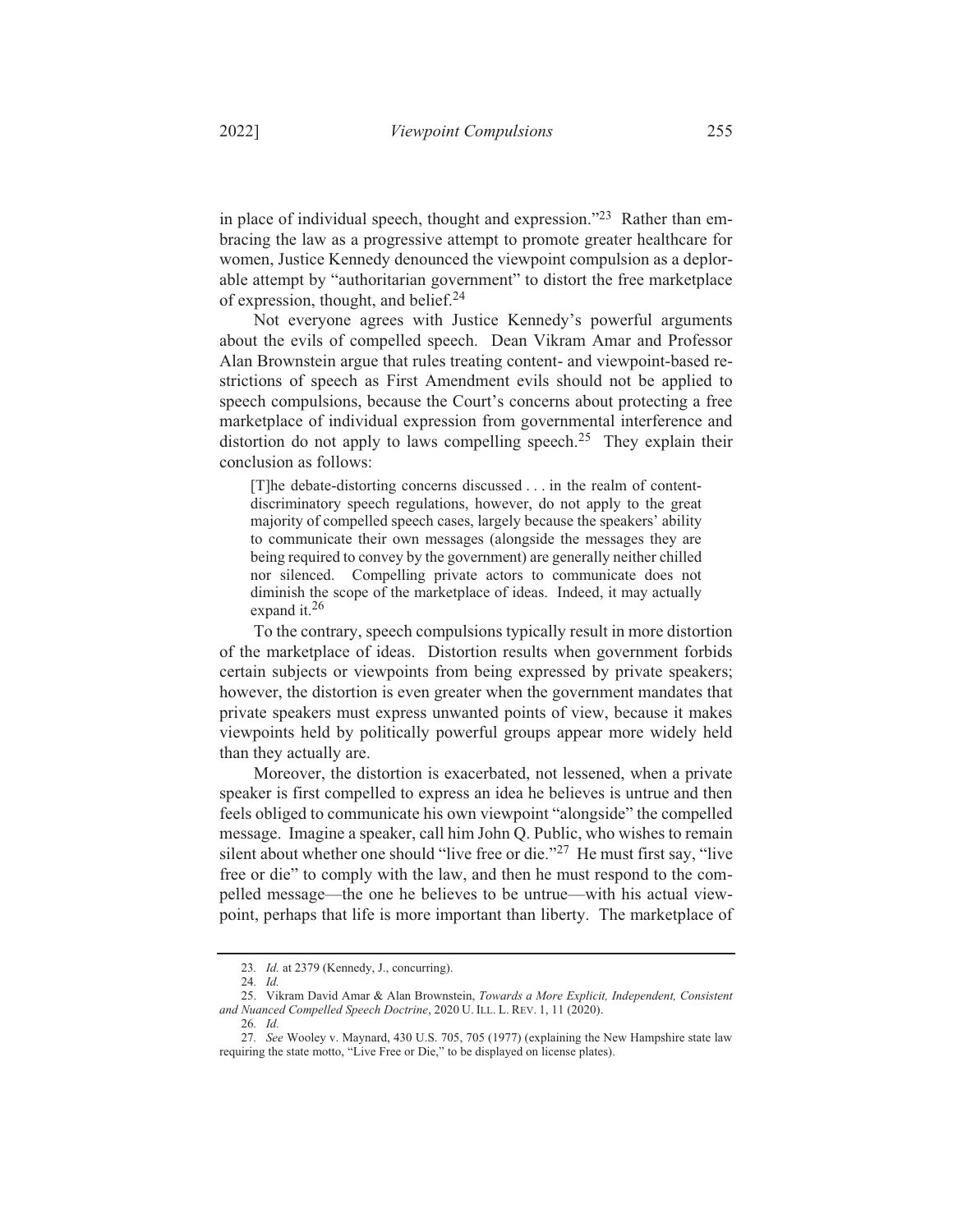ideas is twice distorted. First, by a compelled message that would never have been spoken by Mr. Public, and then by the counterpoint that he is effectively compelled to utter in order to correct the public record. Private speech is twice compelled—once by law and second as a result of the first compulsion. The free marketplace of private expression is thus doubly distorted by governmental interference with private speakers.

Debate distortion results whenever government contracts or expands the scope of individual speech. Private speakers—not the government should determine both the quantity and the content of speech in the marketplace of ideas. When government attempts either to restrict or compel expression on the basis of content or (even more egregiously) viewpoint, it distorts the marketplace of ideas and harms both speakers and the willing audience for their expression.

Government, of course, is free to engage in government speech on any issue it wishes. However, the purpose of the First Amendment is to protect the marketplace of private expression from laws restricting, compelling, or otherwise abridging freedom of speech.<sup>28</sup> Importantly, when the government enacts or enforces viewpoint compulsions, it acts tyrannically and strikes at the heart of the First Amendment.<sup>29</sup> Viewpoint compulsions are First Amendment evils because they seriously distort the marketplace of ideas and beliefs by commandeering free men and women as messengers of the government's version of political, cultural, or ideological truth.

### B. Viewpoint Compulsions Undermine the Human Dignity of the Compelled Speaker

If viewpoint compulsions distort the free marketplace of ideas by exercising tyrannical control over both speakers and the willing audience for free expression, they are also a fundamental threat to human dignity, because they treat the compelled speaker merely as a means to a governmental end. Freedom of thought, belief, and speech are fundamental to the dignity of the human person. When the law strikes at free speech, it hits human

<sup>28.</sup> See Pleasant Grove City, Utah v. Summum, 555 U.S. 460, 467 (2009) ("The Free Speech Clause restricts government regulation of private speech; it does not regulate government speech."). Thus, the marketplace of ideas protected by the Free Speech Clause should be both free and private, both as to what is expressed and what is not expressed.

<sup>29.</sup> In other words, viewpoint compulsions imposed by government distort the marketplace of private expression by using coercive inducements and tactics "in order to change citizens' ideological beliefs." Kelly Sarabyn, *Prescribing Orthodoxy*, 8 CARDOZO PUB. LAW, POL'Y & ETHICS J. 367, 373 (2010). This is tyrannical because it seeks to compel citizens to recite and ultimately to believe the "correct" views as defined by the government. Id. at 368. Government is free to speak its own message in an effort to change hearts and minds, but it strikes at the core of a free marketplace of private expression when it commandeers citizens to recite or help disseminate the government's political, cultural, or ideological viewpoint.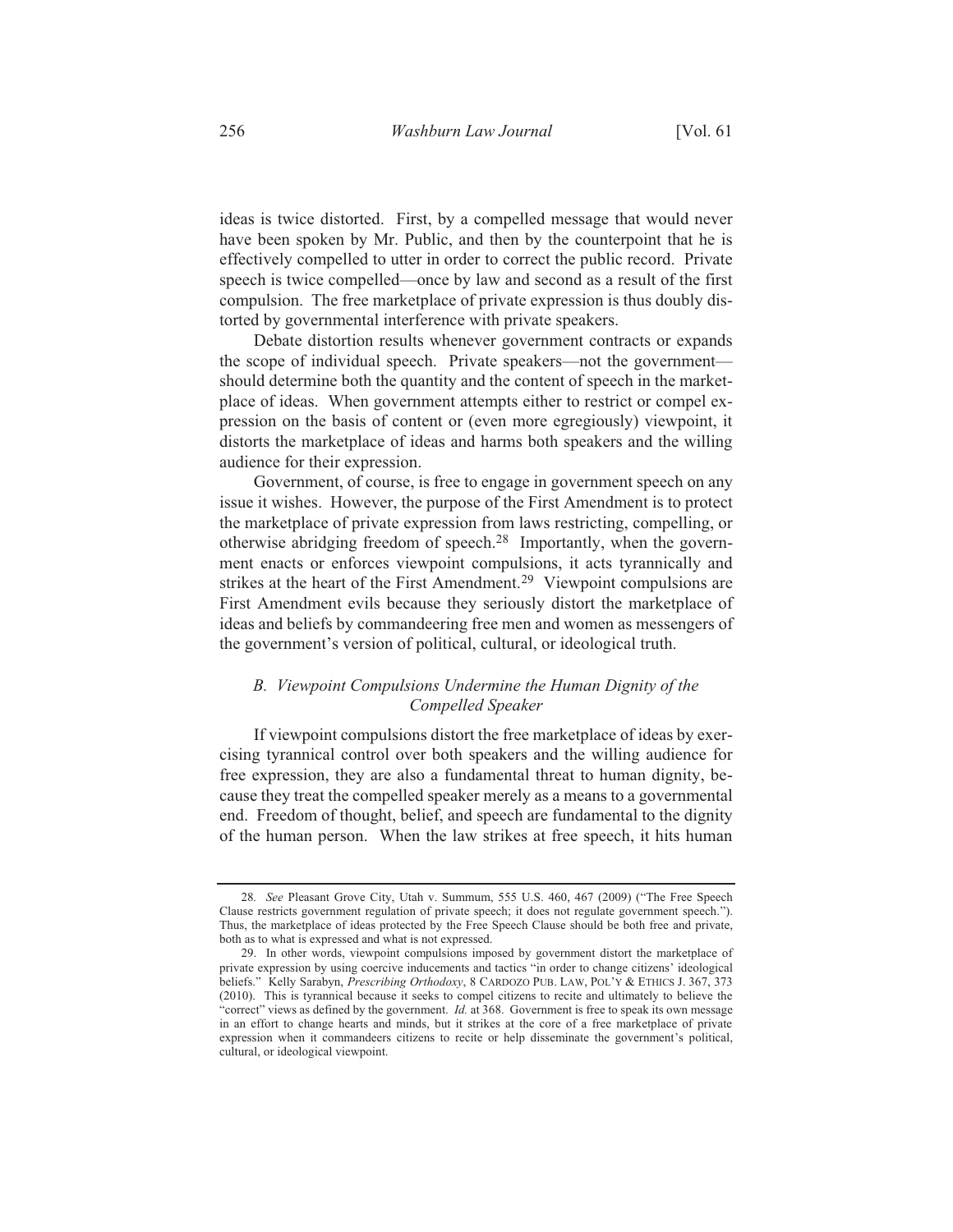dignity, which encompasses the right of a person to express what he believes to be true. Even worse, when the law compels a person to say that which he believes to be untrue, the blade cuts deeper. It requires the person to be untrue to himself; and, for those with sincere religious beliefs, perhaps even untrue to God.<sup>30</sup> In *Dignitatis Humanae*, the Second Vatican Council argued that "in accordance with their dignity as persons" all men and women have "a moral obligation to seek the truth, especially religious truth . . . [and] are also bound to adhere to the truth, once it is known, and to order their whole lives in accord with the demands of truth.<sup>31</sup> Similarly, in the words of Justice Kennedy, viewpoint compulsions are inconsistent

with human dignity because they typically compel speakers "to contradict" their most deeply held beliefs, beliefs grounded in basic philosophical, ethical, or religious precepts  $\ldots$ ."32

For example, in *Cohen v. California*,<sup>33</sup> the Supreme Court upheld the right of Mr. Cohen to wear a jacket bearing the words " $F[***]$  the draft" because "the State certainly lacks power to punish Cohen for the underlying content of the message the inscription conveyed."<sup>34</sup> The Court explained its holding by emphasizing the vital importance of human dignity and its relationship to speaker autonomy:

The constitutional right of free expression is powerful medicine in a society as diverse and populous as ours. It is designed and intended to remove governmental restraints from the arena of public discussion, putting the decision as to what views shall be voiced largely into the hands of each of us, in the hope that use of such freedom will ultimately produce a more capable citizenry and more perfect polity and in the belief that no other approach would comport with the premise of individual dignity and choice upon which our political system rests.<sup>35</sup>

As Professor (now Judge) Neomi Rao explained:

*Cohen* emphasized the importance of holding off the government in order to create space for personal expression, even where such expression may be offensive and run against the interests of the government. Dignity did

34. *Id.* at 16, 18.

<sup>30.</sup> See Duncan, Seeing the No-Compelled-Speech Doctrine Clearly Through the Lens of *Telescope Media, supra* note 5, at 59; see also Richard W. Garnett, Religious Accommodations and and Among—Civil Rights: Separation, Toleration, and Accommodation, 88 S. CAL. L. REV. 493, 494 (2015) (stating free speech and religious liberty are fundamental human rights "grounded in the 'inherent dignity' [of] every person").

<sup>31.</sup> Vatican Council (2D: 1962-1965), *Declaration on Religious Freedom*, *reprinted in* The Sixteen Documents of Vatican II 481, 483 (Marianne Lorraine Trouve ed., N.C.W.C. trans., Pauline Books & Media 1999) (1965); see also Kevin J. Hasson, Religious Liberty and Human Dignity: A Tale *of Two Declarations*, 27 HARV. J. L. & PUB. POL'Y 81, 85 (2003).

<sup>32.</sup> Nat'l Inst. of Fam. & Life Advoc. v. Becerra, 138 S. Ct. 2361, 2379 (2018) (Kennedy, J., concurring).

<sup>33.</sup> Cohen v. California, 403 U.S. 15 (1971).

<sup>35.</sup> *Id.* at 24.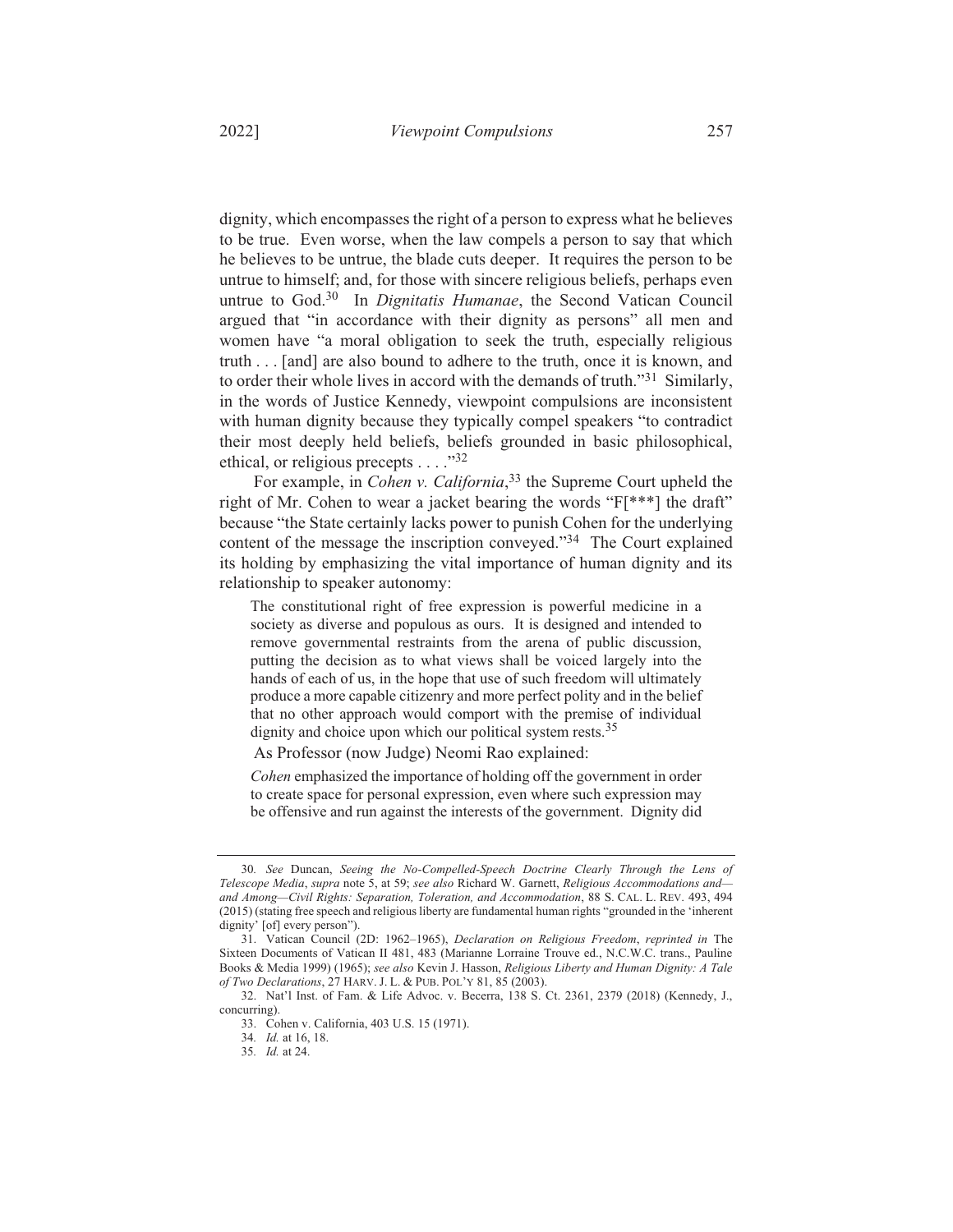not depend upon an externally defined conception of respectful or civil speech; rather dignity inhered simply in the human capacity for selfexpression.<sup>36</sup>

Landmark Supreme Court decisions clearly denounce both compelled speech and viewpoint-based discrimination as among the mortal sins of the First Amendment. Both types of speech transgressions are egregiously wrong because they are tyrannical attacks by government on human dignity and the intellectual autonomy of free men and women.

For example, among a handful of decisions at the apex of the First Amendment canon is Justice Jackson's iconic opinion in Barnette.<sup>37</sup> Denouncing government officials who compel speech as authoritarians<sup>38</sup> who abuse their power by seeking to prescribe orthodoxy in "matters of opinion,"<sup>39</sup> Jackson stressed that under the First Amendment government is without power to destroy "intellectual individualism"<sup>40</sup> by compelling speech to achieve "[c]ompulsory unification of opinion."41 His eloquent defense of freedom of thought and speaker autonomy is more relevant than ever today: "To sustain the compulsory flag salute we are required to say that a Bill of Rights which guards the individual's right to speak his own mind, left it open to public authorities to compel him to utter what is not in his mind."<sup>42</sup> *Barnette* created the no-compelled-speech doctrine in order to nip authoritarian and totalitarian government in the bud<sup>43</sup> by protecting "the sphere of intellect and spirit" from being commandeered by governmental authorities.<sup>44</sup>

In another important compelled speech case, *Wooley v. Maynard*<sup>45</sup>, the Court made clear that the no-compelled-speech doctrine is designed to protect "freedom of thought,"46 and explained its reasoning as follows: "The First Amendment protects the right of individuals to hold a point of view different from the majority and to refuse to foster . . . an idea they find morally objectionable."47

<sup>36.</sup> Neomi Rao, Three Concepts of Dignity in Constitutional Law, 86 NOTRE DAME L. REV. 183, 213 (2011).

<sup>37.</sup> W. Va. State Bd. of Educ. v. Barnette, 319 U.S. 624 (1942).

<sup>38.</sup> Id. at 638.

<sup>39.</sup> Id. at 642.

<sup>40.</sup> Id. at 641.

 $41.$  Id.

<sup>42.</sup> Id. at 634.

<sup>43.</sup> Id. at 641.

<sup>44.</sup> Id. at 642.

<sup>45.</sup> Wooley v. Maynard, 430 U.S. 705 (1977).<br>46. Id. at 714.

<sup>47.</sup> Id. at 715. The Court further explained that "[a] system which secures the right to proselytize religious, political, and ideological causes must also guarantee the concomitant right to decline to foster such concepts." Id. at 714.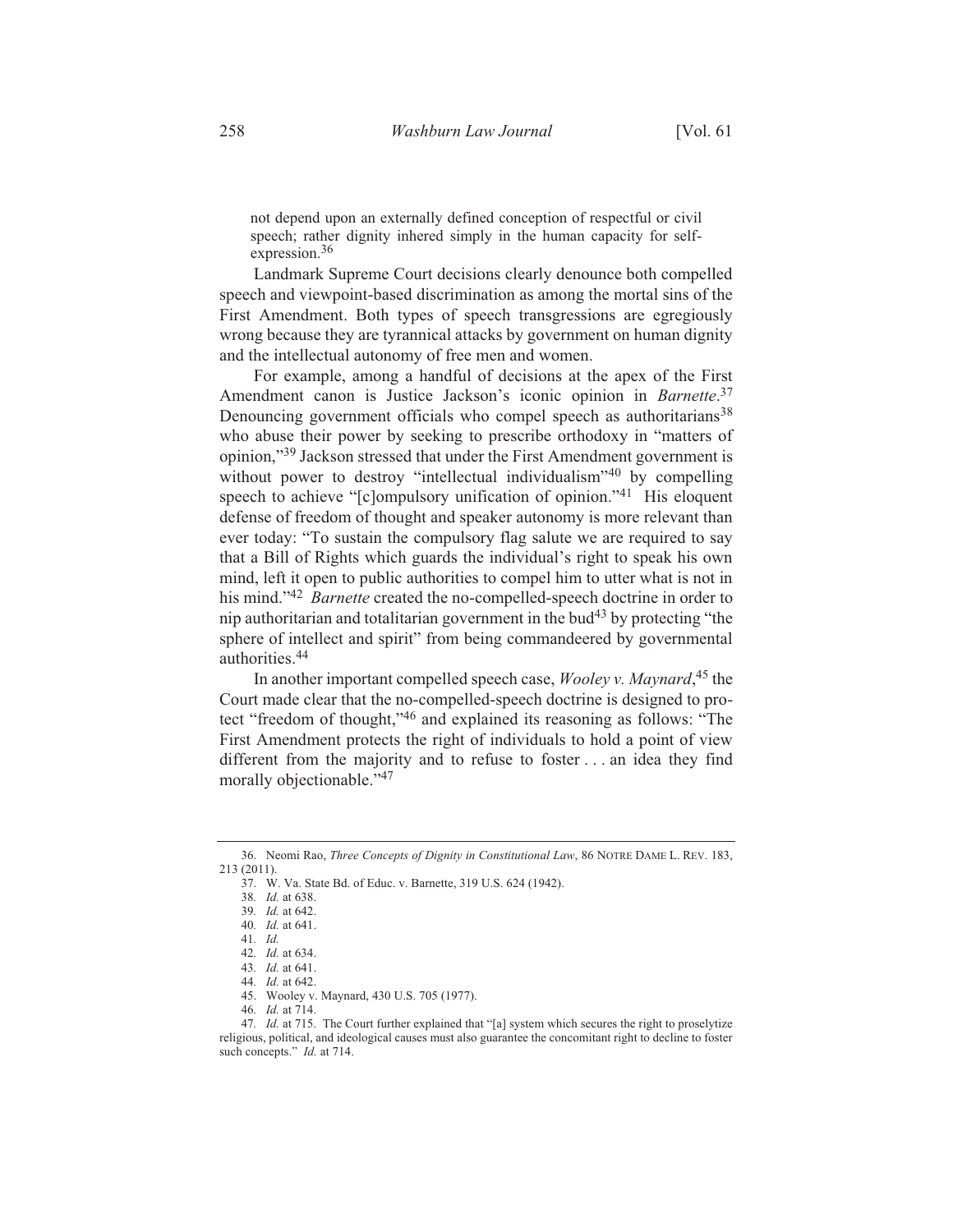Of course, the clearest example of the Court's distaste for viewpoint compulsions as unjust and authoritarian control of "individual speech, thought and expression," was Justice Kennedy's concurring opinion in  $NIFLA<sup>48</sup>$  In NIFLA, the Court struck down a California law requiring prolife crisis pregnancy centers to notify their clients about free or subsidized abortion services. Justice Kennedy described this law as an "authoritarian" viewpoint compulsion,<sup>49</sup> and explained why the result was to create a heinous injustice: "Governments must not be allowed to force persons to express a message contrary to their deepest convictions. Freedom of speech secures freedom of thought and belief. This law imperils those liberties."<sup>50</sup>

The California law combined viewpoint discrimination and compelled speech to commandeer pro-life ministries to advertise the state's support for free or subsidized abortion on demand. The effect of the law was to treat pro-life ministries as ventriloquist dummies required to disseminate the state's preferred viewpoint about abortion. It is difficult to think of a more egregious abuse of governmental power over freedom of thought, belief, expression, and human dignity.

Separately, viewpoint discrimination and compelled speech are egregious violations of core First Amendment principles. When combined to create viewpoint compulsions, a toxic violation of free speech results. The remainder of this Article will argue that every landmark compelled speech case involves a viewpoint compulsion, and therefore strikes at the heart and soul of freedom of speech.

# III. COMPELLED SPEECH CASES TYPICALLY CONCERN VIEWPOINT **COMPULSIONS**

It is important to remember that viewpoint discrimination is a subcategory-a particularly egregious subcategory-of content discrimination.<sup>51</sup> In other words, although all viewpoint discrimination is contentbased, not all content discrimination is viewpoint-based. I am reminded of Justice Scalia's iconic phrase—"this wolf comes as a wolf"<sup>52</sup>—when I read

<sup>48.</sup> Nat'l Inst. of Fam. & Life Advoc. v. Becerra, 138 S. Ct. 2361, 2379 (2018) (Kennedy, J., concurring).

<sup>49.</sup> *Id.* 

<sup>50.</sup> Id. Justice Kennedy described the law as "a paradigmatic example of the serious threat presented when government seeks to impose its own message in the place of individual speech." Id. In other words, it was a viewpoint compulsion and a tyrannical affront to human dignity and intellectual autonomy.

<sup>51.</sup> See supra notes 3-7 and accompanying text.

<sup>52.</sup> Morrison v. Olson, 487 U.S. 654, 699 (1988) (Scalia, J. dissenting). The full context of the phrase is this:

Frequently an issue of this sort will come before the Court clad, so to speak, in sheep's clothing: the potential of the asserted principle to effect important change in the equilibrium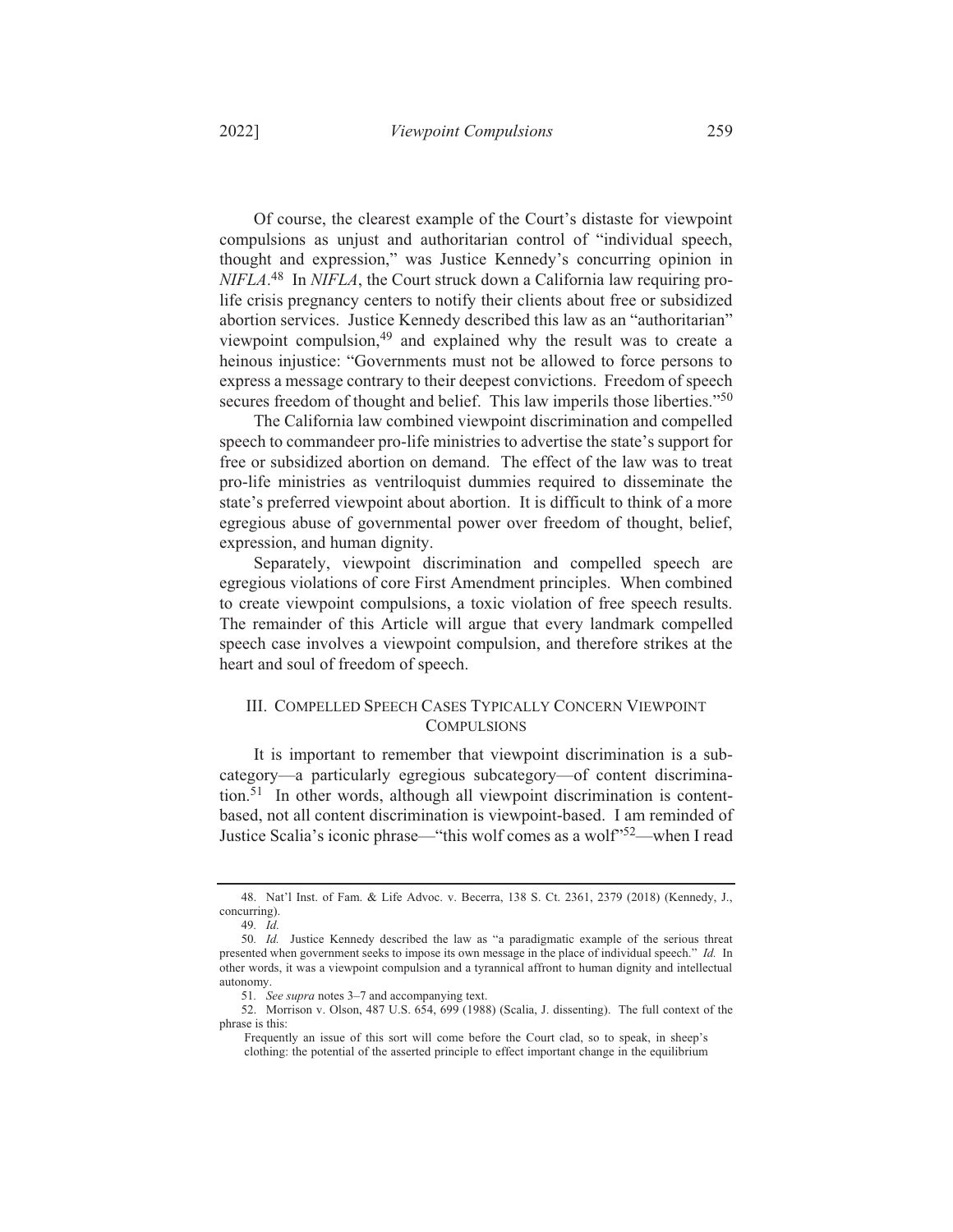compelled speech cases because most of them so clearly and unabashedly constitute viewpoint compulsions. Sometimes the Court will merely describe the compulsion as "content-based,"<sup>53</sup> which, of course, is correct as far as it goes; but in compelled speech cases, the compulsion is almost always based upon viewpoint.<sup>54</sup>

Indeed, the purpose of compelled speech is typically to require the compelled speaker to express or disseminate a particular point of view preferred by the government. Thus, the courts should take care to describe a viewpoint compulsion as a viewpoint compulsion because that focuses on the seriousness of the offense against freedom of speech. Viewpoint compulsion strikes at the heart and soul of freedom of speech because the law requires an individual not only to express a particular point of view, but to express a false point of view favored by the government. This Article will now proceed to demonstrate that when government compels speech, the result is almost inevitably a viewpoint-based speech mandate.

#### A. Barnette's Viewpoint Compulsion

In Barnette, the West Virginia Board of Education adopted a resolution requiring all teachers and pupils to salute the flag.<sup>55</sup> The Board also decreed that refusal to salute the flag shall "be regarded as an act of insubordination, and shall be dealt with accordingly."<sup>56</sup> The penalty for refusing to salute the flag was expulsion from school, which carried with it the risk of truancy and criminal sanctions for both the "delinquent" child and his parents.<sup>57</sup> Obviously, a law compelling students to pledge allegiance to the national flag is a viewpoint compulsion, one designed to require students and teachers to proclaim their support for "the ideals, principles and spirit of Americanism<sup>358</sup> and to mandate recognition of the flag as "the symbol of our National Unity."59

The Court, in a 6 to 3 majority opinion written by Justice Jackson, struck down the mandatory flag salute. Justice Jackson explicitly acknowledged that an important purpose of free speech under the First Amendment is to nip authoritarian government in the bud by denying tyrants—including

 $Id$ 

of power is not immediately evident, and must be discerned by a careful and perceptive analysis. But this wolf comes as a wolf.

<sup>53.</sup> See NIFLA, 138 S. Ct. at 2371.

<sup>54.</sup> See id. at 2379 (Kennedy, J., concurring).

<sup>55.</sup> W. Va. State Bd. of Educ. v. Barnette, 319 U.S. 624, 626 (1943).<br>56. Id. at 626 n.2.

<sup>57.</sup> *Id.* at 629.

<sup>58.</sup> Id. at 625 n.1 (quoting W. VA. CODE § 1734 (1941 Supp.)).

<sup>59.</sup> *Id.* at 626 n.2.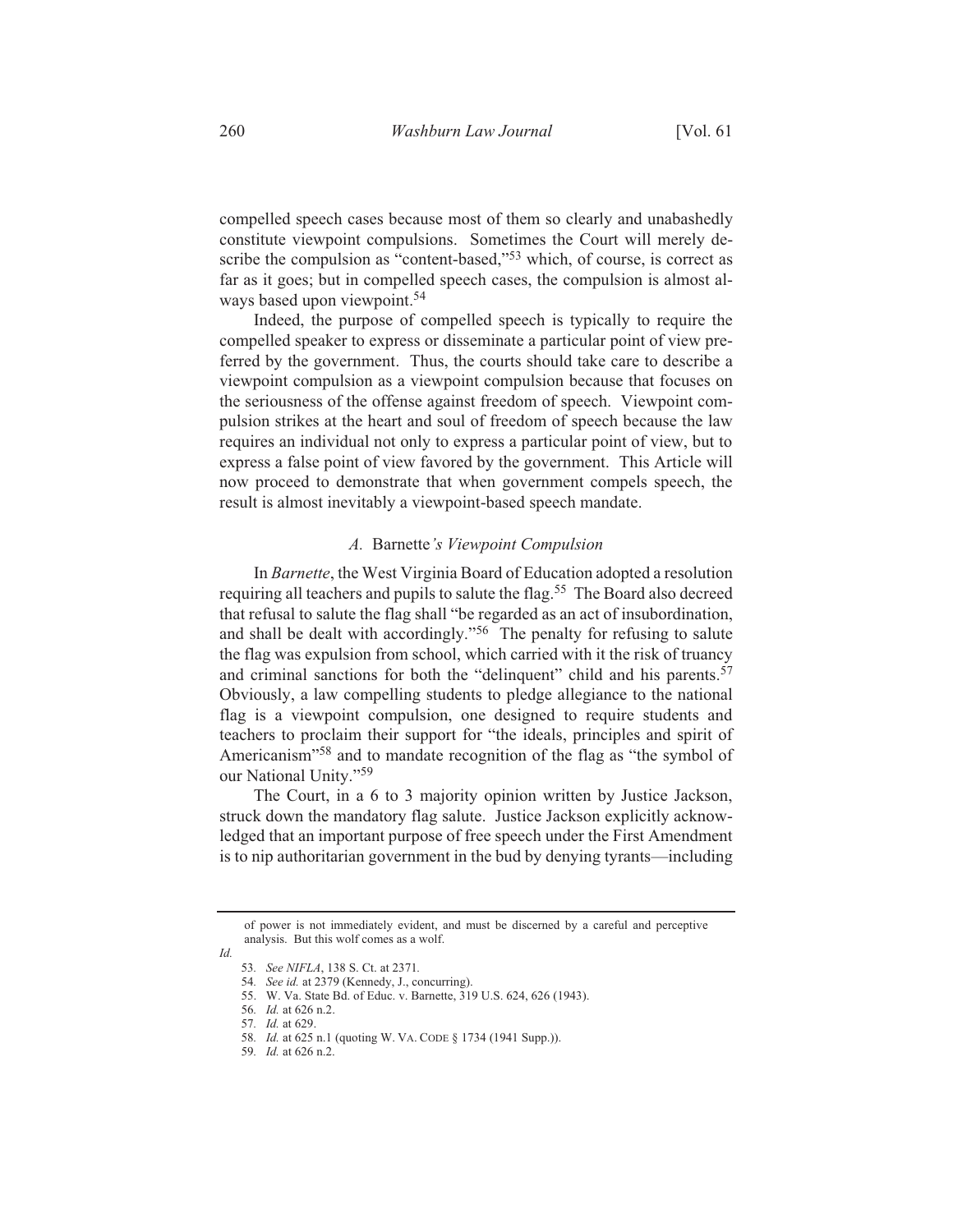"village tyrants"<sup>60</sup>—the power to "coerce uniformity of sentiment" by compelling flag salutes or other viewpoint compulsions.<sup>61</sup> In his iconic "fixed star" passage, <sup>62</sup> Justice Jackson strongly denounced viewpoint compulsions as egregiously wrongful attempts by government to mandate orthodoxy of opinion.<sup>63</sup> Thus, according to Justice Jackson, the guiding star of the First Amendment requires the Court to strike down viewpoint compulsions because these mandates "invade<sup>[]</sup> the sphere of intellect and spirit which it is the purpose" of the Free Speech Clause to protect.<sup>64</sup>

#### B. Wooley v. Maynard's Viewpoint Compulsion

In 1977, forty-four years after its decision in *Barnette*, the Supreme Court decided a second landmark viewpoint compulsion case: Wooley v. Maynard.<sup>65</sup> In *Wooley*, the State of New Hampshire adopted a state motto ("Live Free or Die"), placed this ideological message on its automobile license plates, and, ironically, made it a misdemeanor for an automobile owner to knowingly obscure "the figures or letters on any number plate."66 George Maynard and his wife Maxine were Jehovah's Witnesses who considered the motto "repugnant to their moral, religious, and political beliefs."<sup>67</sup> In order to avoid displaying this ideological message on their license plates, the Maynards covered the motto with tape, and the state of New Hampshire prosecuted Mr. Maynard for obscuring the motto on his license plate. He actually served a brief sentence in jail for failing to display the motto.<sup>68</sup> The Court held that New Hampshire violated the First Amendment by compelling "an individual to participate in the dissemination of an ideological message by displaying it on his private property."<sup>69</sup>

Was the speech mandate in *Wooley* a viewpoint compulsion, or was it merely a content-based compulsion? Clearly, it was the former. New Hampshire did not require Mr. Maynard to speak generally on the issue of liberty; but rather it compelled him to act as a "mobile billboard" for the state's preferred "ideological point of view."<sup>70</sup> Wooley makes clear that the landmark doctrine of Barnette protects an individual's intellectual au-

<sup>60.</sup> Id. at 638.

<sup>61.</sup> *Id.* at 640.

<sup>62.</sup> *Id.* at 642; *see supra* notes  $17-18$  and accompanying text.<br>63. *Barnette*, 319 U.S. at 642.

<sup>64.</sup> Id. For a detailed discussion of Barnette, see Duncan, Defense Against the Dark Arts, supra note 18, at 271-77.

<sup>65.</sup> Wooley v. Maynard, 430 U.S. 705 (1977).

<sup>66.</sup> Id. at 707 (quoting N.H. REV. STAT. ANN. (Supp. 1975)).

<sup>67.</sup> Id.

<sup>68.</sup> Id. at 708.

<sup>69.</sup> Id. at 713.

<sup>70.</sup> Id. at 715.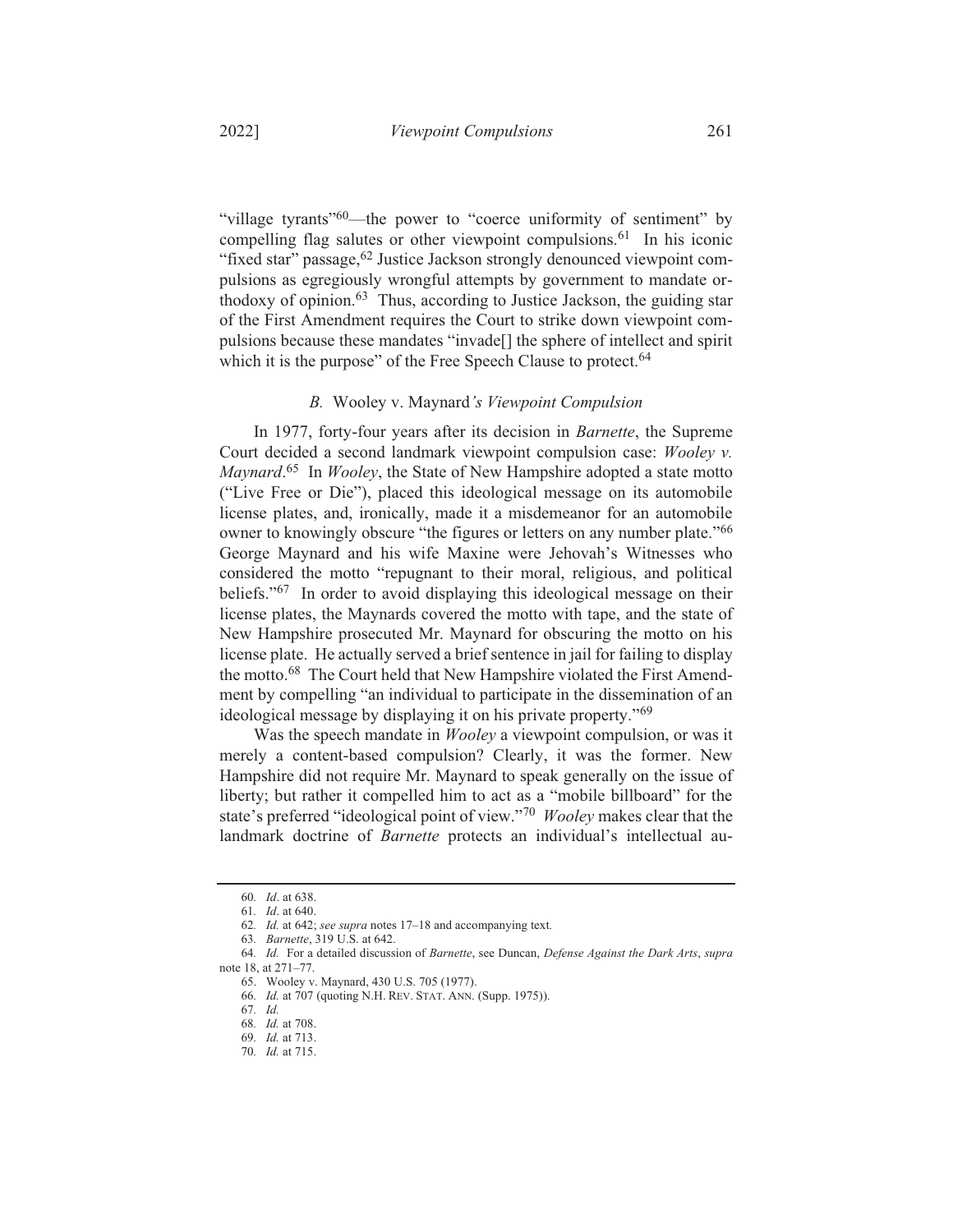tonomy not merely from compelled affirmations of belief, but also from attempts by the state to compel an individual to speak or even to help disseminate any religious, political, or ideological viewpoint. Or, as the Court put it, "The right to speak and the right to refrain from speaking are complementary components of the broader concept of 'individual freedom of mind  $\cdot$ <sup>71</sup>

# *C.* Hurley's Unanimous Rejection of Compelled Dissemination of *Ideological Viewpoints*

In *Hurley v. Irish-American Gay, Lesbian & Bisexual Group of Boston, Inc.*,<sup>72</sup> a unanimous Supreme Court made clear that not even an antidiscrimination law may treat private expression as a public accommodation requiring one private speaker to disseminate the ideological message of another private speaker.<sup>73</sup> In *Hurley*, the compelled speech issue arose when the Irish-American Gay, Lesbian, and Bisexual Group of Boston ("GLIB"), a group "of gay, lesbian, and bisexual descendants of the Irish immigrants," wished to march in the Boston St. Patrick's Day Parade in order "to express pride in their Irish heritage as openly gay, lesbian, and bisexual individuals."<sup>74</sup> When the private organizers of the parade denied GLIB's request to march, the state courts held that this rejection of GLIB's "message"<sup>75</sup> was unlawful sexual orientation discrimination under the state's laws prohibiting discrimination on the basis of sexual orientation "in any place of public accommodation, resort or amusement."<sup>76</sup>

Justice Souter, writing for a unanimous Court, held that although on its face the public accommodations law targeted only discriminatory conduct and not speech, as applied to the parade it "had the effect of declaring the sponsors' speech itself to be the public accommodation."<sup>77</sup> Moreover, when a law such as this forces one to disseminate "a view contrary to one's own,"<sup>78</sup> it creates an unconstitutional viewpoint compulsion and compromises the compelled speakers' "autonomy over [their] message."<sup>79</sup> At the end of the day, *Hurley* makes clear that under the First Amendment "the

*. Id.*

<sup>71.</sup> *Id.* at 714. For a detailed discussion of Wooley, see Duncan, Defense Against the Dark Arts, *supra* note 18, at 279–80.

<sup>72.</sup> Hurley v. Irish-Am. Gay, Lesbian & Bisexual Grp. of Bos., 515 U.S. 557 (1995).

<sup>73.</sup> *Id.* at 573-74.

<sup>74.</sup> *Id.* at 561.

<sup>75.</sup> *Id.* at 562.

<sup>76.</sup> *Id.* at 561.

<sup>77.</sup> *Id.* at 573.

<sup>78.</sup> *Id.* at 576.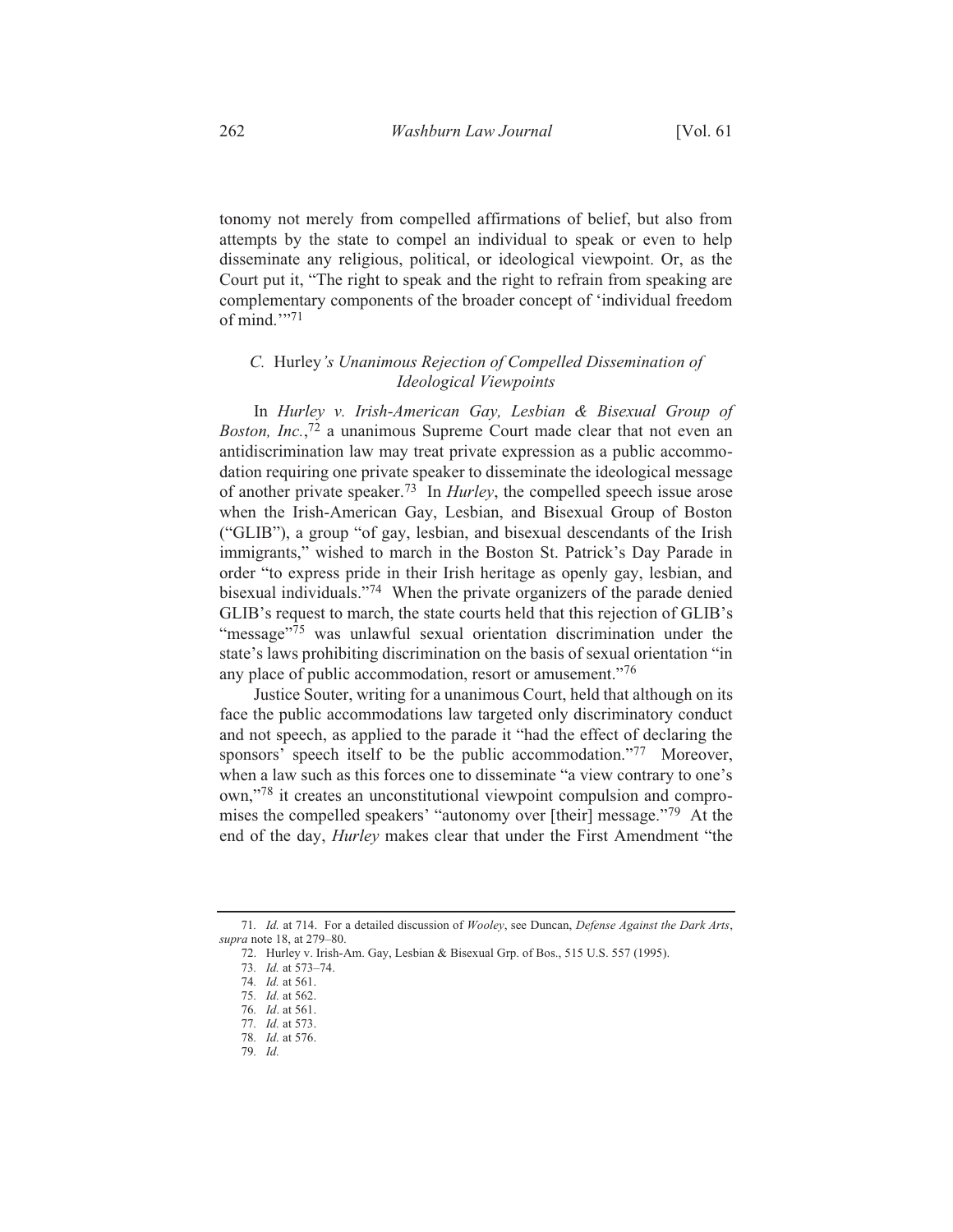choice of a speaker not to propound a particular point of view  $\dots$  is presumed to lie beyond the government's power to control."<sup>80</sup>

# *D.* Tornillo, Pacific Gas & Electric, and Janus: More Examples of *Compelled Speech Dissemination as Viewpoint Compulsions*

In an important article titled *The Law of Compelled Speech*,<sup>81</sup> Professor Volokh restates one aspect of the Court's compelled speech doctrine as follows: "Government coercion of speakers is presumptively unconstitutional when it burdens certain speech ... by ... compelling speakers who say something to also carry other speech" of third parties so empowered by government.<sup>82</sup> In these situations, if the speaker exercises his right to speak, he must help disseminate the competing speech of certain third parties. This type of compelled dissemination of the expression of third parties will always amount to viewpoint compulsion, because the empowered third party's expression will always represent the viewpoint of that third party.

For example, in Miami Herald Publishing Co. v. Tornillo,<sup>83</sup> the Court described the question presented as "whether a state statute granting a political candidate a right to equal space to reply to criticism and attacks on his record by a newspaper violates the guarantees of a free press.<sup>84</sup> This Florida law amounts to a facial viewpoint compulsion because a newspaper that criticizes a candidate is required to print "any reply the candidate may make to the newspaper's charges."<sup>85</sup> In other words, the newspaper must print the empowered candidate's views in response to the newspaper's expression. This is not merely a content-based mandate; it is clearly a viewpoint compulsion, because the newspaper is required to print the dissenting viewpoint of candidates it has criticized or opposed.

The Florida Supreme Court upheld the law on the theory "that free speech was enhanced and not abridged by the Florida right-of-reply statute" because it advanced the free flow of political expression to the public.<sup>86</sup>

<sup>80.</sup> *Id.* at 575. For a detailed discussion of *Hurley*, see Duncan, *Defense Against the Dark Arts*, *supra* note 18, at 280–83.

<sup>81.</sup> Eugene Volokh, *The Law of Compelled Speech*, 97 TEX. L. REV. 355 (2018).

<sup>82.</sup> *Id.* at 359.

<sup>83.</sup> Mia. Herald Publ'g Co. v. Tornillo, 418 U.S. 241 (1974).

<sup>84.</sup> *Id.* at 243.

<sup>85.</sup> Id. at 244. Moreover, failure by the newspaper to comply with the viewpoint compulsion "constitutes a first-degree misdemeanor." *Id.* 

<sup>86.</sup> *Id.* at 245. For a discussion (and my rejection) of the argument that viewpoint compulsions actually advance the marketplace of ideas, see *supra* notes 24–28 and accompanying text. As Justice Powell described the holding in Tornillo: "The statute purported to advance free discussion, but its effect was to deter newspapers from speaking out in the first instance: by forcing the newspaper to disseminate opponents' views, the statute penalized the newspaper's own expression." Pac. Gas & Elec. Co. v. Pub. Utils. Com., 475 U.S. 1, 10 (1986).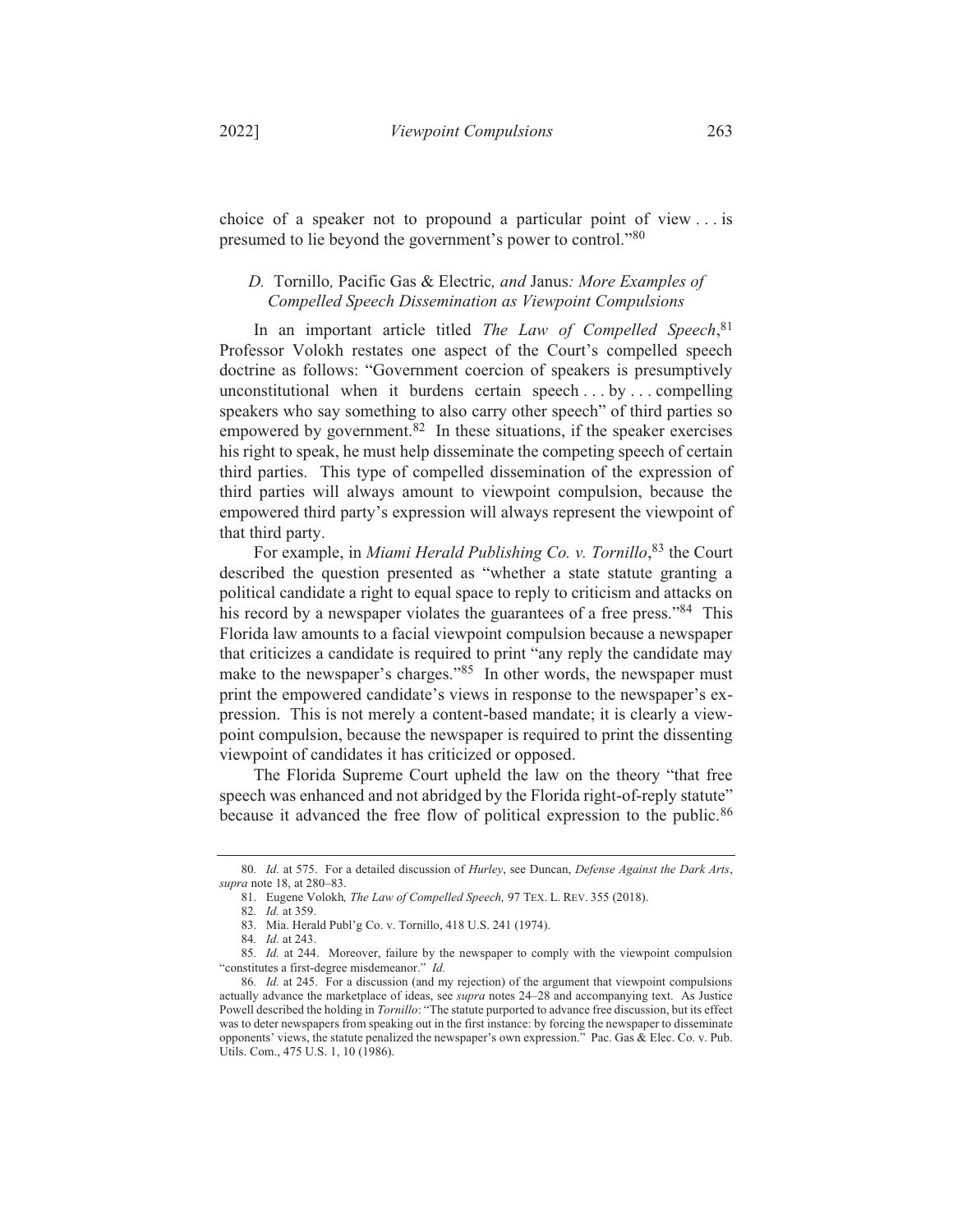The Supreme Court of the United States reversed the Florida Supreme Court's decision and held that the Florida right-of-reply law was unconstitutional "because of its intrusion into the functions of editors" to decide what to print and what not to print. <sup>87</sup> Or, as Justice White put it in his concurring opinion, the Florida law "runs afoul of the elementary First Amendment proposition that government may not force a newspaper to print copy which, in its journalistic discretion, it chooses to leave on the newsroom floor."88

When the law penalizes a newspaper's speech by requiring it to help disseminate the competing viewpoint of a third person it has criticized, it doubly poisons the private marketplace of ideas: first by penalizing the speaker's own expression, and second by compelling the unwanted viewpoint. Such totalitarian control over private expression is inconsistent with both the letter and the spirit of the First Amendment. Once again, a viewpoint compulsion was struck down as an unconstitutional restriction on speaker autonomy and "editorial control."89

The holding in Pacific Gas & Electric<sup>90</sup> flows seamlessly from that of Tornillo. Appellant, Pacific Gas and Electric Company, had a practice of distributing a newsletter in the monthly billing envelope it sent to its customers.<sup>91</sup> California's Public Utilities Commission required the company to permit a local advocacy group to use the "extra space" in the billing envelopes four times a year to express a competing message to the company's customers. <sup>92</sup> Thus, as in *Tornillo*, the question presented was whether a privately owned business may be compelled by government to help disseminate the speech of a third party with which the compelled speaker disagrees.<sup>93</sup>

Justice Powell's plurality opinion viewed this case as governed by *Tornillo.*<sup>94</sup> Moreover, the plurality clearly recognized that the Commission's order "discriminates on the basis of the viewpoints of the selected speakers" by selecting "persons or groups . . . who disagree with appellant's views."<sup>95</sup> Justice Powell made clear that although the appellant does not have a right "to be free from vigorous debate . . . it does have the right to be free from government restrictions that abridge its own rights in order to

<sup>87.</sup> Tornillo, 418 U.S. at 258.

<sup>88.</sup> Id. at 261 (White, J., concurring).

<sup>89.</sup> Id. at 258.

<sup>90.</sup> Pac. Gas & Elec. Co. v. Pub. Utils. Com., 475 U.S. 1 (1986).

<sup>91.</sup> Id. at 5. The newsletter "included political editorials, feature stories on matters of public interest, tips on energy conservation, and straightforward information about utility services and bills."  $Id$ 

<sup>92.</sup> Id. at 6.

<sup>93.</sup> Id. at 4.

<sup>94.</sup> Id. at 11.

<sup>95.</sup> Id. at 12-13.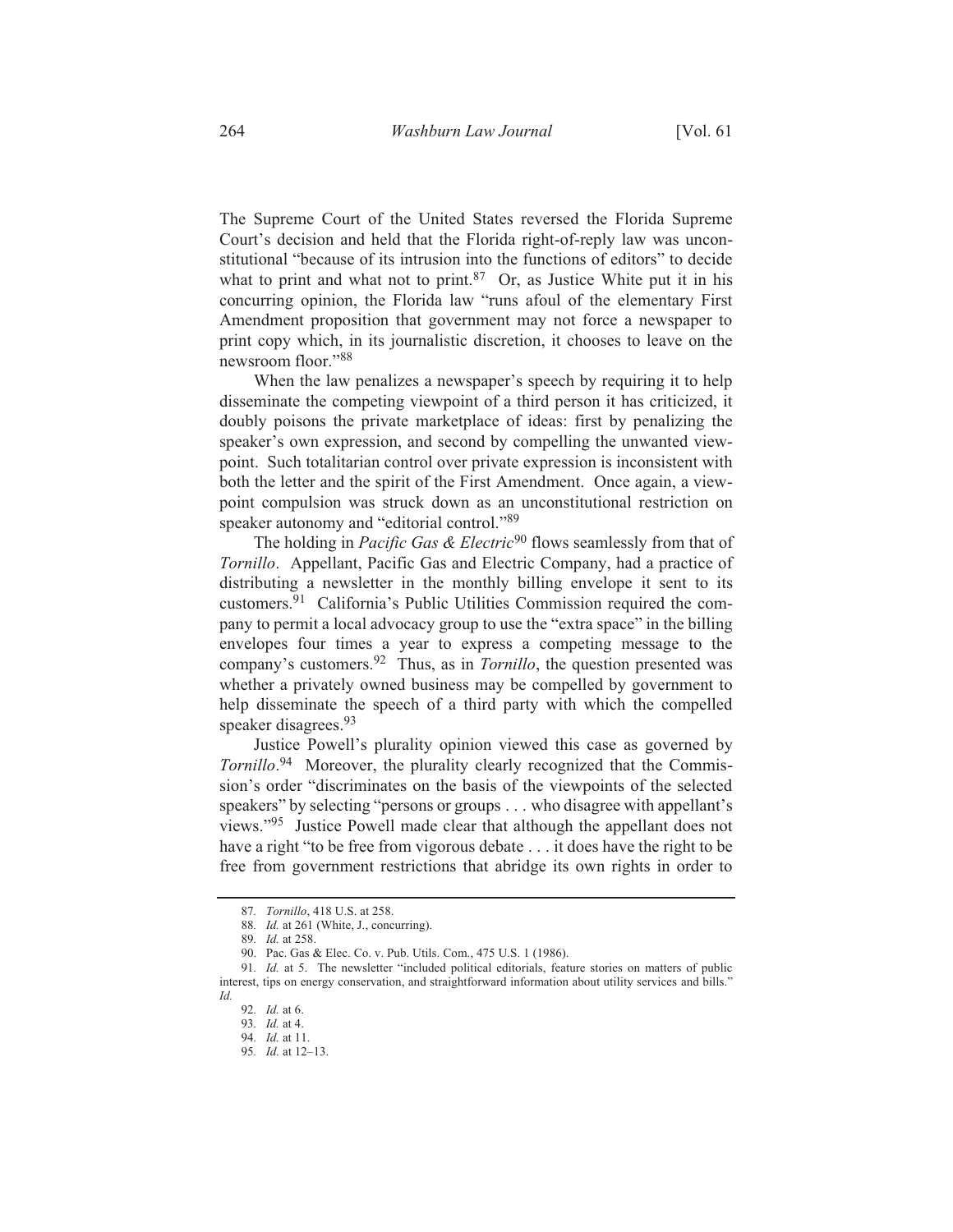'enhance the relative voice' of its opponents."<sup>96</sup> Corporations, no less than individuals, may not be compelled to speak with a forked tongue—"to affirm in one breath that which they deny in the next."<sup>97</sup> Viewpoint compulsions are anathema to freedom of speech because they require the compelled speaker to be double-minded and to express ideas he does not believe to be true.

Recently, in Janus v. American Federation of State, County and Municipal Employees,<sup>98</sup> the Court struck down a state law requiring public sector employees "to subsidize a union, even if they choose not to join and strongly object to the positions the union takes in collective bargaining and related activities."<sup>99</sup> This, said the Court, violates the Free Speech Clause because it compels dissenting workers "to subsidize private speech on matters of substantial public concern."<sup>100</sup>

The force of the no-compelled-speech doctrine as a defense against authoritarian viewpoint compulsions was strong in Janus. Justice Alito, speaking for the majority in a 5 to 4 decision, observed that when government compels speech it inflicts even more damage than when it merely restricts speech;<sup>101</sup> this is so because it is "always demeaning" to compel "free and independent individuals to endorse ideas they find objectionable."<sup>102</sup> Invoking Thomas Jefferson, the *Janus* Court forcefully observed that to compel an individual to betray his personal convictions by subsidizing the viewpoints of another "is sinful and tyrannical." $^{103}$ 

Janus is controversial because it treats agency fees required to be paid by nonmembers to unions as compelled subsidization of the viewpoints "the union takes in collective bargaining and related activities."<sup>104</sup> However, once you accept that the payment of agency fees constitutes the funding of speech, it should be clear that this amounts to a viewpoint compulsion of speech that hits at the core of the First Amendment. As Justice Alito put it, by compelling the payment of agency fees, the state law requires "public" employees to affirm or support beliefs with which they disagree<sup>[]</sup>."<sup>105</sup> If

<sup>96.</sup> Id. at 14 (emphasis omitted).

<sup>97.</sup> Id. at 16.

<sup>98.</sup> Janus v. Am. Fed'n of State, Cnty., & Mun. Emps., 138 S. Ct. 2448 (2018).

<sup>99.</sup> Id. at 2459-60.

<sup>100.</sup> Id. at 2460.

<sup>101.</sup> *Id.* at 2459, 2464.<br>102. *Id.* at 2464.

<sup>103.</sup>  $Id.$ 

<sup>104.</sup> Id. at 2460.

<sup>105.</sup> Id. at 2471.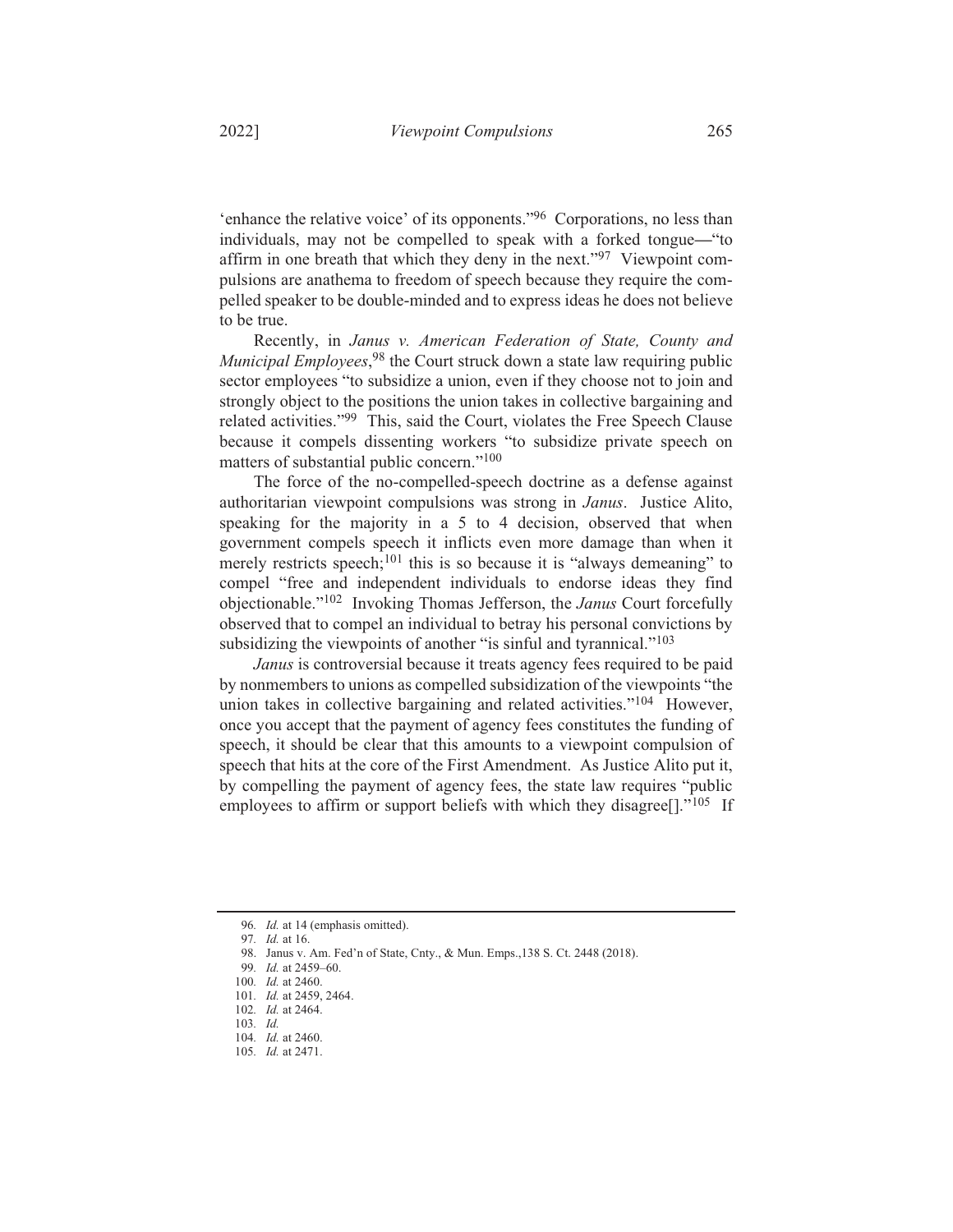money is speech, then this law is indeed a viewpoint compulsion that strikes at the heart of the Free Speech Clause.<sup>106</sup>

## E. Justice Kennedy's Last Hurrah: NIFLA and California's Pro-Abortion Viewpoint Compulsion

In  $NIFLA$ , <sup>107</sup>, the state of California required pro-life crisis pregnancy centers to provide certain "government-drafted" notices to their clients and in their advertisements.<sup>108</sup> For example, licensed pro-life clinics were required to "notify women that California provides free or low-cost services, including abortions" and provide a phone number to learn more about those services.<sup>109</sup> Justice Thomas, writing for a majority, including Justice Kennedy, held that this compelled expression was an unconstitutional "content-based regulation of speech."<sup>110</sup> But the real fireworks were provided by Justice Kennedy in a concurring opinion joined by Chief Justice Roberts and Justices Alito and Gorsuch.

Justice Kennedy made clear that he joined the majority opinion "in all respects," and was writing a separate opinion only to make an even stronger case against California's compelled speech law.<sup>111</sup> Essentially, he wrote to underscore two points. First, California was guilty of something more serious than a content-based regulation of speech; the California law constituted "viewpoint discrimination" and served as "a paradigmatic example of the serious threat presented when government seeks to impose its own message in the place of individual speech  $\dots$  ..."<sup>112</sup> Second, Justice Kennedy wrote an eloquent and powerful denunciation of viewpoint compulsions as deplorable and tyrannical enactments of authoritarian government.

Justice Kennedy described the compelled speech law as one in which California had required pro-life crisis pregnancy centers to disseminate the state's message "advertising abortions" and thereby "to contradict their most deeply held beliefs, beliefs grounded in basic philosophical, ethical, or religious precepts  $\dots$  ."<sup>113</sup> But what is even more noteworthy is Justice Kennedy's response to the self-congratulatory statement by the California

<sup>106.</sup> As Justice Alito stated: "Whenever the Federal Government or a State prevents individuals from saying what they think on important matters or compels them to voice ideas with which they disagree, it undermines [the] ends" of the Free Speech Clause. Id. at 2464.

<sup>107.</sup> Nat'l Inst. of Fam. & Life Advocs. v. Becerra, 138 S. Ct. 2361 (2018).

<sup>108.</sup> Id. at 2369.

<sup>109.</sup> Id. at 2368.

<sup>110.</sup> Id. at 2371.

<sup>111.</sup> Id. at 2378 (Kennedy, J., concurring).

<sup>112.</sup> Id. at 2379. To require a pro-life organization to convey an advertisement for free abortions is clearly not only a viewpoint compulsion, but a particularly egregious one. See id.

<sup>113.</sup> Id.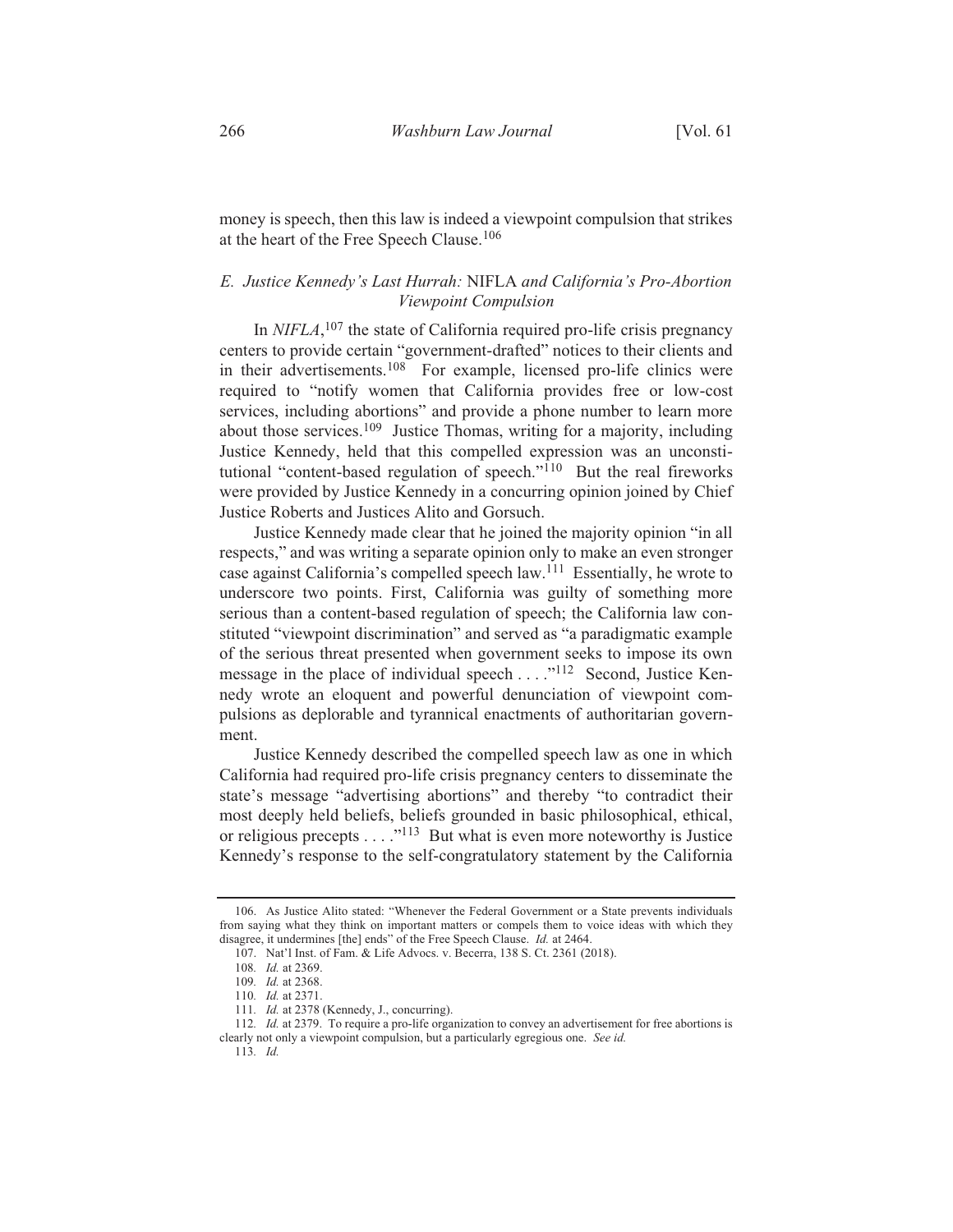2022]

Legislature that "the Act was part of California's legacy of 'forward thinking."<sup>114</sup> Justice Kennedy observed that it is not "forward thinking" to compel ideological uniformity and continued:

It is forward thinking to begin by reading the First Amendment as ratified in 1791; to understand the history of authoritarian government as the Founders then knew it; to confirm that history since then shows how relentless authoritarian regimes are in their attempts to stifle free speech; and to carry those lessons onward as we seek to preserve and teach the necessity of freedom of speech for the generations to come. Governments must not be allowed to force persons to express a message contrary to their deepest convictions. Freedom of speech secures freedom of thought and belief. This law imperils those liberties.<sup>115</sup>

Justice Kennedy is correct. When government requires a person to express an unwelcome viewpoint—one that may even contradict his deeply held political, philosophical, or religious beliefs about issues of great public concern such as abortion—it is anathema to freedom of thought and speech. Government has no business requiring pro-life organizations to advertise for free abortions. The majority in NIFLA got it right, and Justice Kennedy's concurring opinion should be studied for generations by everyone interested in free speech as a defense against self-proclaimed "forward thinking" authoritarian regimes.

# F. Masterpiece Cakeshop and Telescope Media: Viewpoint Compulsions to Create Speech

If compelled dissemination of unwanted viewpoints is bad, then how much worse is it when government compels an artist or a writer to actually create and then disseminate unwanted viewpoints? If Rembrandt were alive today and in business as a wedding portrait painter, could the law compel him to paint a portrait of a same-sex couple celebrating their marriage? Could government compel a Jehovah's Witness photographer "to sympathetically and artistically photograph an event that had the theme 'Live Free or Die,' or to create and print 'Live Free or Die' posters''?<sup>116</sup> Surely, mandates to create unwanted viewpoints are even more poisonous to speaker and artistic autonomy than is a mandate merely to help disseminate an unwanted message.<sup>117</sup>

<sup>114.</sup> Id.

<sup>115.</sup> Id. For a detailed discussion of NIFLA, see Duncan, Defense Against the Dark Arts, supra note 18, at 286-88.

<sup>116.</sup> Volokh, *supra* note 81, at 384.<br>117. When government requires "someone to actively create speech" it deeply and intimately controls "innumerable intellectual and artistic decisions" of artists and other creators of speech. Id. In the case of wedding photographers and similar artistic wedding vendors, the law commandeers them "to create images that convey the idea that the wedding is a beautiful, praiseworthy, even holy event." Id.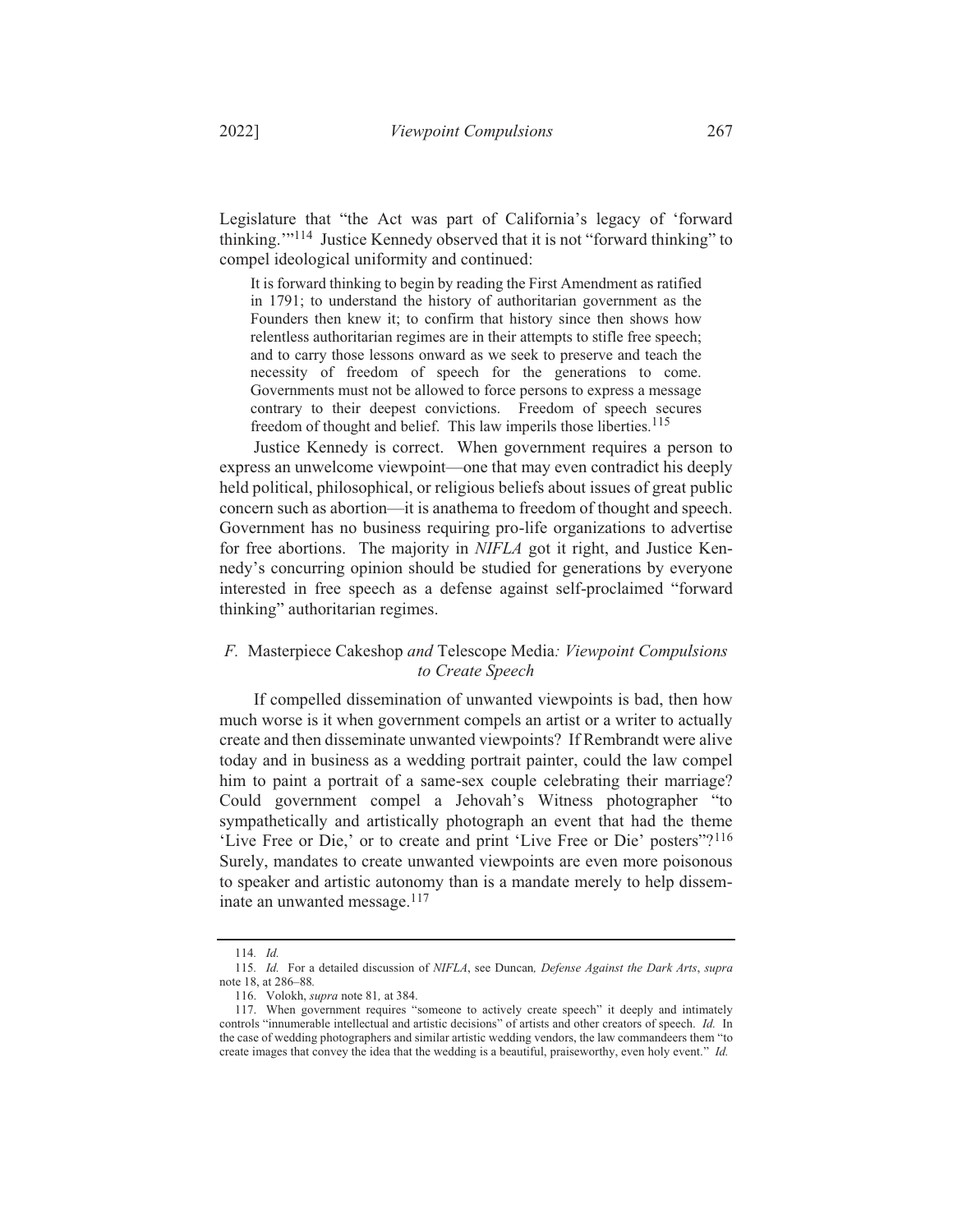Such was the issue in Masterpiece Cakeshop, Ltd. v. Colorado Civil Rights Commission.<sup>118</sup> In Masterpiece Cakeshop, the compelled speech issue concerned a Christian wedding cake artist, Jack Phillips, who considered his custom cake creations to be artistic expression celebrating the beauty of marriage as God had designed marriage.<sup>119</sup> Therefore, although he was happy to serve all customers without regard to sexual orientation, he could not in good conscience create wedding cakes designed to celebrate same-sex marriages.<sup>120</sup>

In July 2012, Charlie Craig and David Mullins, a same-sex couple, visited Phillips's bakery, Masterpiece Cakeshop, and "requested that Phillips design and create a cake to celebrate their same-sex wedding."<sup>121</sup> Phillips informed the couple that based upon his sincerely held religious beliefs, he does not create custom wedding cakes celebrating same-sex marriages, but he also told them that "he would be happy to make and sell them any other baked goods." $122$  In other words, Phillips was happy to serve LGBT customers in general, but he believed it would "displease God" if he were to create wedding cakes for same-sex marriages.<sup>123</sup>

The State of Colorado enforced its public accommodations law against Mr. Phillips and ordered him to "cease and desist from discriminating against... same-sex couples by refusing to sell them wedding cakes or any product [they] would sell to heterosexual couples."<sup>124</sup> In other words, Colorado required Phillips to choose between his right as an artist to create custom wedding cakes celebrating opposite-sex marriage and his right not to create wedding cakes celebrating same-sex marriage.<sup>125</sup>

Assuming that wedding cake artistry is speech within the meaning of the First Amendment, the "bake the cake" mandate in this case is clearly a viewpoint compulsion. When the Supreme Court heard oral arguments in this case, Justice Ginsburg asked the gay couple's lawyer, David Cole, what

<sup>118.</sup> Masterpiece Cakeshop, Ltd. v. Colo. Civ. Rts. Comm'n, 138 S. Ct. 1719 (2018). For my analysis of Masterpiece Cakeshop, see Richard F. Duncan, A Piece of Cake or Religious Expression: Masterpiece Cakeshop and the First Amendment, NEB. L. REV. BULL. (Jan. 7, 2019), https://lawreview .unl.edu/piece-cake-or-religious-expression-masterpiece-cakeshop-and-first-amendment [https://perma  $cc/B3YT-6R4R$ ].

<sup>119.</sup> See Duncan, A Piece of Cake or Religious Expression, supra note 118, at 2.

<sup>120.</sup> *Id.* at 3.

<sup>121.</sup> Mullins v. Masterpiece Cakeshop, Inc., 370 P.3d 272, 276 (Colo. App. 2015).

<sup>122.</sup> *Id.*<br>123. *Id.* at 277.

<sup>124.</sup> Masterpiece Cakeshop, Ltd. v. Colo. Civ. Rts. Comm'n, 138 S. Ct. 1719, 1726 (2018) (alterations in original).

<sup>125.</sup> See Duncan, A Piece of Cake or Religious Expression, supra note 118, at 13. If Mr. Phillips made the wedding cakes he wished to make—celebrating traditional weddings—he was compelled to make cakes with messages he wished not to create—cakes celebrating same-sex weddings. The penalty for saying what he wished to say was to be compelled to say something that he wished not to say. Speakers always discriminate in favor of the things that they wish to say and against the things that they wish not to say. That is the baseline for freedom of speech.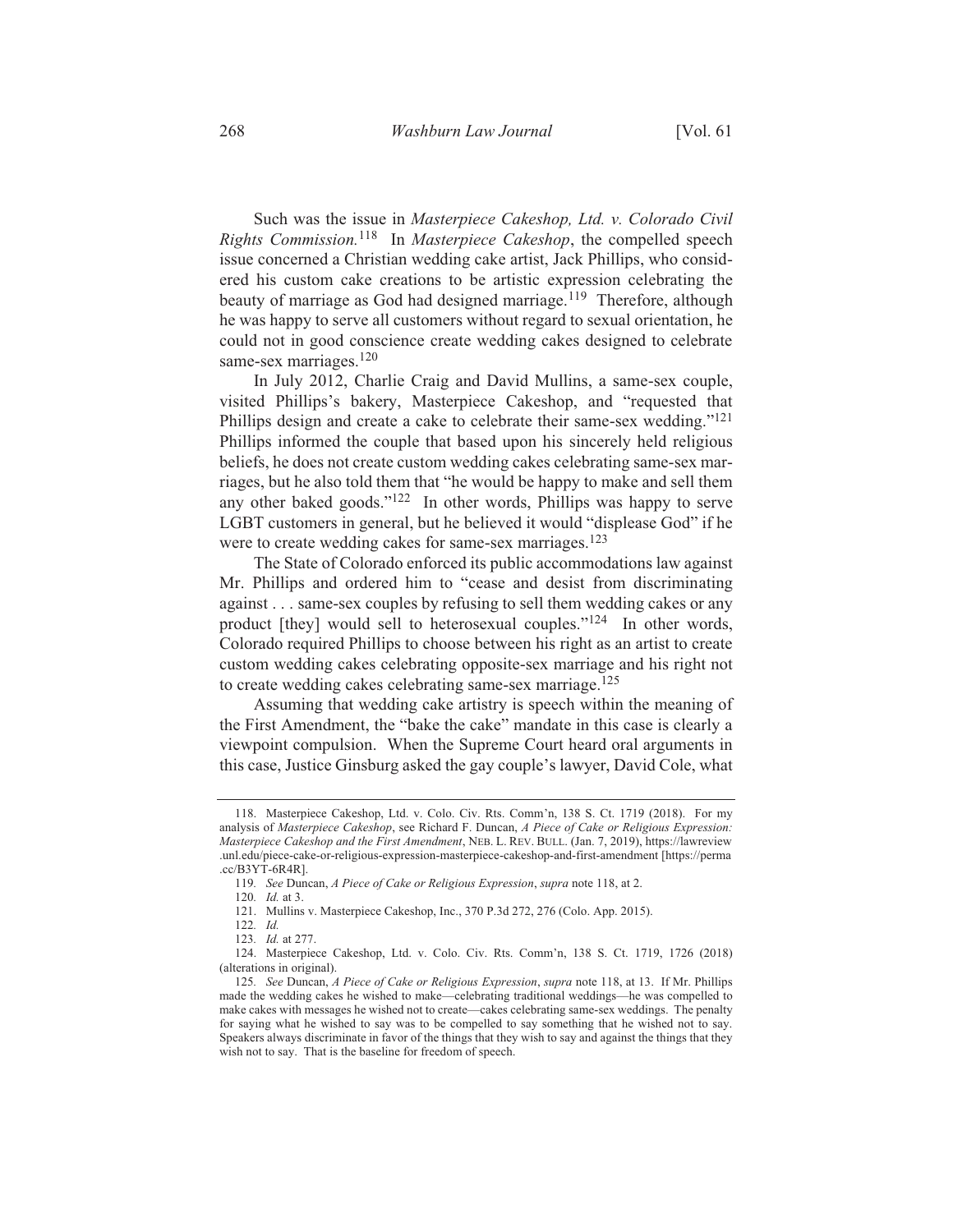would happen if Phillips would design a wedding cake "that said: God bless the union of Ruth and Marty."<sup>126</sup> Cole replied: "[T]hen he would have to say God bless the union of Dave and Craig" because otherwise it would constitute discrimination on the basis of sexual orientation.<sup>127</sup> Thus, the Commission's order was so broad as to require Phillips to include religious blessings on cakes celebrating same-sex marriages. This is a clear case of a viewpoint compulsion. Although the Court decided the case under the Free Exercise Clause, and thus did not decide the compelled speech issue, <sup>128</sup> it should be clear that if custom wedding cakes are determined to be speech, then the mandate to create wedding cakes expressing a positive view of same-sex weddings is a viewpoint compulsion.<sup>129</sup>

Although the Supreme Court did not decide the free speech issue in Masterpiece Cakeshop, the Eighth Circuit did not duck the issue in Telescope Media Group v. Lucero,<sup>130</sup> a decision that has become the leading federal precedent on compelled artistic creation of unwanted viewpoints. Telescope Media is Masterpiece Cakeshop 2.0, but with better facts and a better majority opinion.

Telescope Media Group is a small business owned by Carl and Angel Larsen, professional filmmakers and storytellers. The Larsens are devout Christians, who "aim to glorify God in everything they do," including in their work as filmmakers.<sup>131</sup> Although they happily serve all persons, with-

<sup>126.</sup> Transcript of Oral Argument at 76, Masterpiece Cakeshop, 138 S. Ct. 1719 (No. 16-111), https://www.supremecourt.gov/oral\_arguments/argument\_transcripts/2017/16-111\_f314.pdf [https://perma.cc/UD24-VDUZ].

<sup>127.</sup> Id.; see Duncan, A Piece of Cake or Religious Expression, supra note 118, at 4.

<sup>128.</sup> Masterpiece Cakeshop, 138 S. Ct. at 1724. Although the majority opinion in Masterpiece Cakeshop did not base its holding on the Free Speech Clause, it nevertheless contains some powerful dicta in support of Phillips's right not to be compelled to create custom cakes with messages that offend his conscience. Speaking for the Court, Justice Kennedy observed that although the free speech issue in this case "is difficult, for few persons who have seen a beautiful wedding cake might have thought of its creation as an exercise of protected speech[,]" Phillips's claim "is an instructive example, however, of the proposition that the application of constitutional freedoms in new contexts can deepen our understanding of their meaning." Id. at 1723. Moreover, if a baker refuses "to design a special cake with words or images celebrating the marriage[,]" these additional details "might make a difference." Id.

<sup>129.</sup> Custom cakes created by artists such as Jack Phillips to celebrate weddings or other events should be treated as speech under the First Amendment. Even if no words are inscribed on the cake, the "communication takes place through *symbols* that represent ideas, events, persons, places, objects, and so on." Amar, *supra* note 16, at 134 (emphasis in original). Thus, like the message conveyed when someone burns an American flag as part of a peaceful (or "mostly peaceful") protest, a custom cake whether created to celebrate a wedding, a holiday, or a political cause—is speech protected by the First Amendment. See id. at 133-35. And it is an unconstitutional viewpoint compulsion for the government to require a cake artist to create a cake celebrating same-sex marriage.

<sup>130.</sup> Telescope Media Grp. v. Lucero, 936 F.3d 740 (8th Cir. 2019). For a close analysis of Telescope Media, see Duncan, Seeing the No-Compelled-Speech Doctrine Clearly Through the Lens of Telescope Media, supra note 5.

<sup>131.</sup> Duncan, Seeing the No-Compelled-Speech Doctrine Clearly Through the Lens of Telescope Media, supra note 5 at 67 (quoting Opening Brief for Appellants at 5, Telescope Media Grp., 936 F.3d 740 (No. 17-3352)).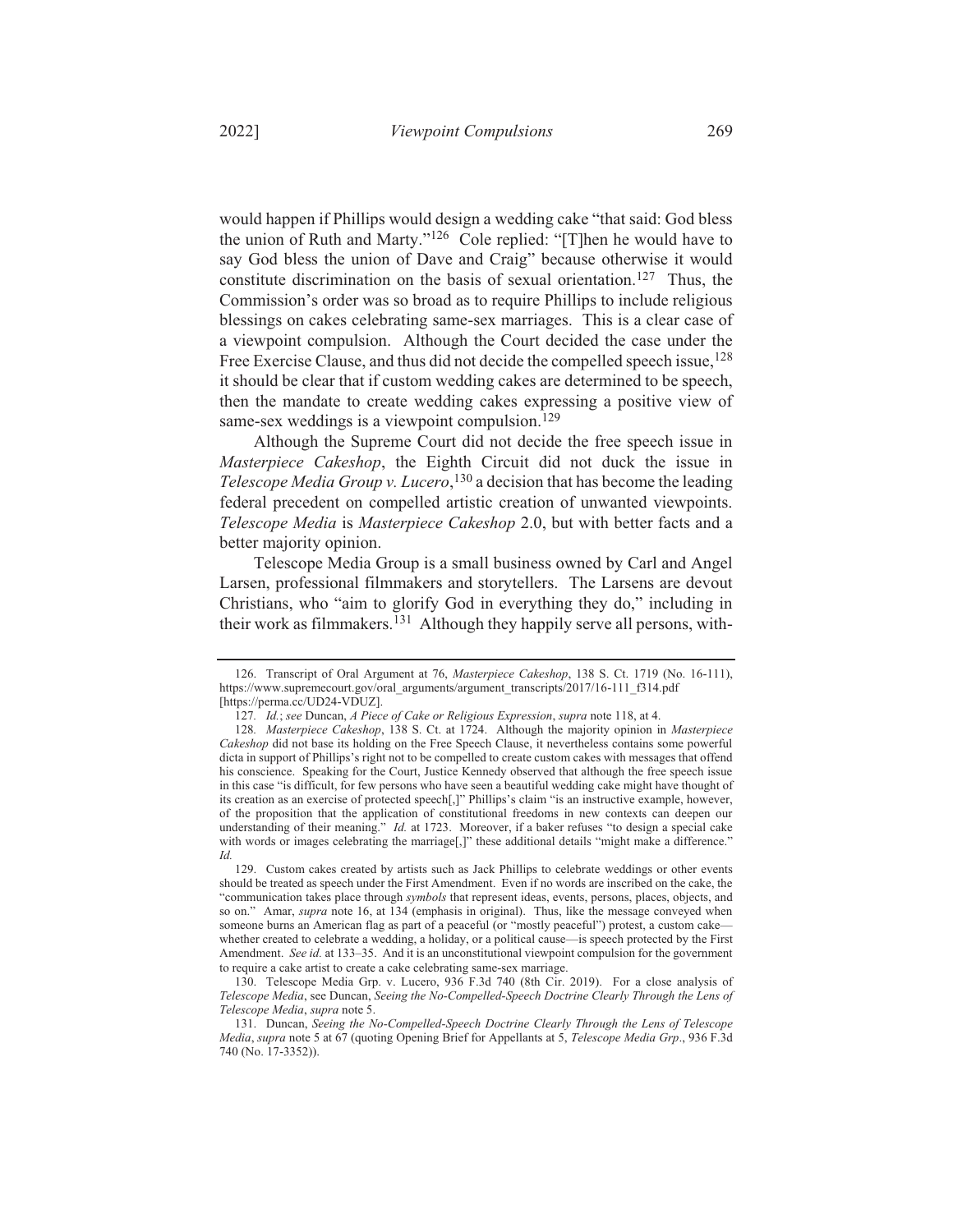out regard to race, gender, religion, or sexual orientation, their obedience to God requires them to "decline any requests for their services that conflict with their religious beliefs." $132$  Thus, their religious conscience precludes them from making films with messages that are inconsistent with "biblical truth,' such as those that 'promote sexual immorality; support the destruction of unborn children; promote racism or racial division; incite violence; degrade women; or promote any conception of marriage other than as a lifelong institution between one man and one woman."<sup>133</sup> In other words, "it is indisputable that the Larsens' 'decisions on whether to create a specific film never focus on who the client is, but on what message or event the film will promote or celebrate."<sup>134</sup>

This litigation arose when the Larsens decided they would like to expand their filmmaking business to include making films promoting "Christian ideas about marriage' by telling stories 'through their films of marriages between one man and one woman that magnify God's design and purpose for marriage."<sup>135</sup> However, under the Minnesota Human Rights Act ("MHRA"), as interpreted by the State of Minnesota, if the Larsens were to make films celebrating opposite-sex marriage, they would be compelled to make films depicting same-sex marriage "in an equally 'positive' light."<sup>136</sup> Moreover, if the Larsens should refuse to make films celebrating same-sex marriage, they would face penalties including "fines, damages" awards, and even up to [ninety] days in jail."<sup>137</sup> "Thus, in the concise words of Judge Stras, the question before the court was: 'Can Minnesota require [the Larsens] to produce videos of same-sex weddings, even if the message would conflict with their own beliefs?"<sup>138</sup>

Regardless of whether custom-designed cakes celebrating matters of public concern—such as cakes depicting the American flag, cakes cele-

<sup>132.</sup> Telescope Media Grp., 936 F.3d at 748.<br>133. See Duncan, Seeing the No-Compelled-Speech Doctrine Clearly Through the Lens of Telescope Media, supra note 5, at 67 (quoting Telescope Media Grp., 936 F.3d at 748).

<sup>134.</sup> See id. (quoting Opening Brief for Appellants at 7, Telescope Media Grp., 936 F.3d 740 (No. 17-3352)) (emphasis in original). This is important for First Amendment purposes because it demonstrates that expressive vendors are asserting a right to discriminate against ideas, not persons. Id. at n.65.

<sup>135.</sup> Id. at 67–68 (quoting Opening Brief for Appellants at 1, Telescope Media Grp., 936 F.3d 740) (No. 17-3352)).

<sup>136.</sup> Telescope Media Grp., 936 F.3d at 748-49; see also Oral Argument at 26:08-27:15, Telescope Media Grp., 936 F.3d 740 (No. 17-3352), http://media-oa.ca8.uscourts.gov/OAaudio/2018/10/173352. mp3 [https://perma.cc/G6MX-B4Q7] (explaining the application of the MHRA to a hypothetical situation). The mandate to create films depicting same-sex marriage in a positive light is obviously a viewpoint compulsion of artistic expression. If you compel an artist to create a message saying that A is equally positive to B, that is explicitly viewpoint-based.

<sup>137.</sup> See Duncan, Seeing the No-Compelled-Speech Doctrine Clearly Through the Lens of Telescope Media, supra note 5, at 68 (quoting Brief for Appellants at 1, Telescope Media Grp., 936 F.3d 740 (No. 17-3552)).

<sup>138.</sup> Id. (alteration in original); Telescope Media Grp., 936 F.3d at 747.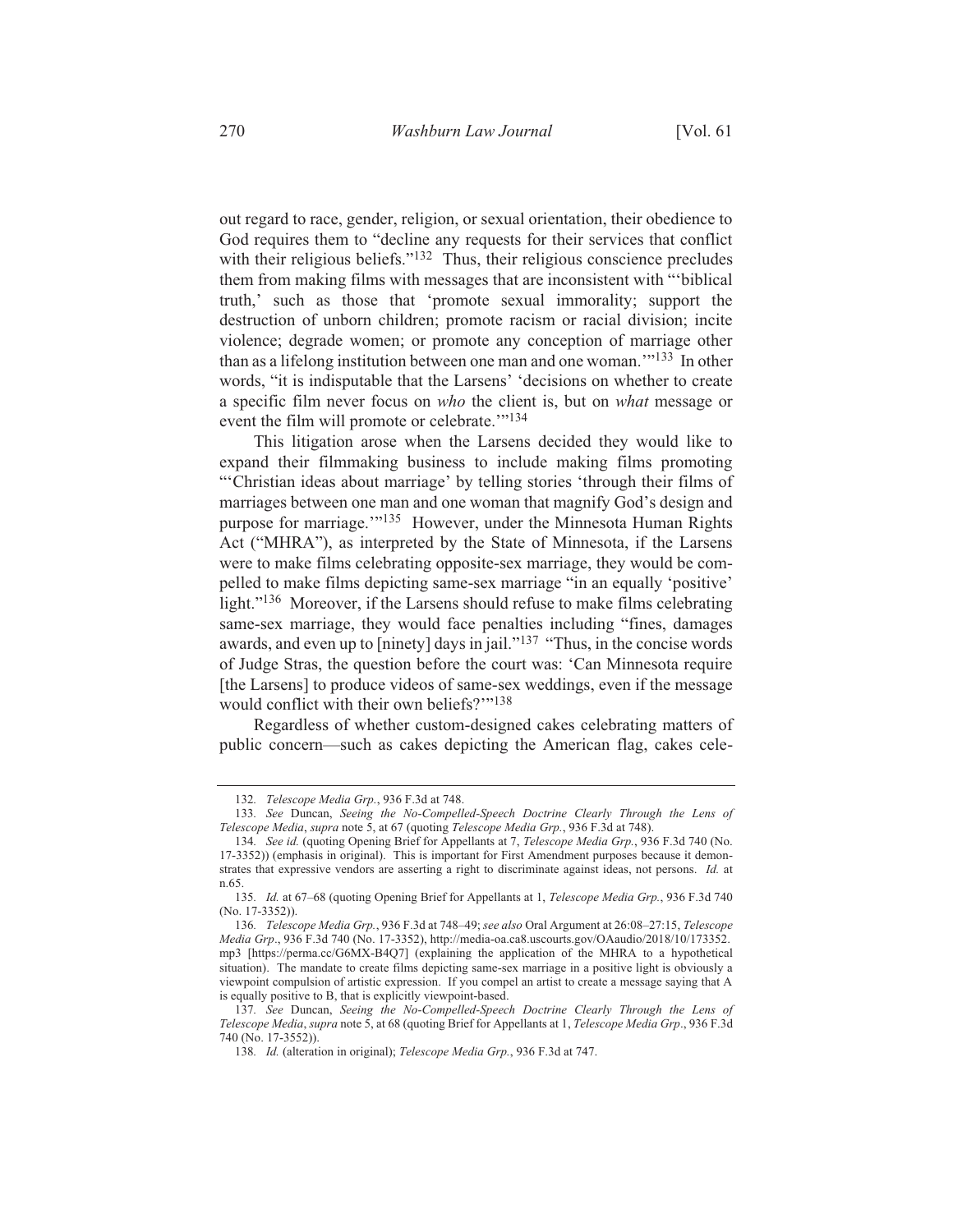brating Black Lives Matter, or cakes celebrating same-sex weddings—are

speech protected by the First Amendment, surely filmmaking is protected speech. Writing for a 2-1 majority in *Telescope Media*, Judge Stras was clear that the Larsens' wedding videos are "in a word, speech"<sup>139</sup> protected by the First Amendment because "they intend to shoot, assemble, and edit the videos with the goal of expressing their own views about the sanctity of marriage."<sup>140</sup> Moreover, it makes no difference that their filmmaking and storytelling are produced "through a for-profit enterprise";<sup>141</sup> whether it be a commercial videography business or a major Hollywood studio, filmmaking is speech, and compelled filmmaking is compelled speech.

Moreover, Telescope Media made clear that because the MHRA required the Larsens to create films depicting same-sex marriage in a positive light, the law was a content-based compulsion of protected speech.<sup>142</sup> Judge Stras was correct that the speech compulsion in Telescope Media is certainly, at the very least, content-based. Indeed, I believe that a law requiring a filmmaker to create a film depicting same-sex marriage in a positive light constitutes a much more egregious viewpoint compulsion. As applied to the Larsens' videography enterprise, the MHRA compelled an unwilling speaker to express a message that takes a particular ideological position on a particular matter of public concern. Notwithstanding their deepest religious convictions about what constitutes the good of marriage,

<sup>139.</sup> Telescope Media Grp., 936 F.3d at 751. There is a long line of Supreme Court cases recognizing that filmmaking and motion pictures are speech protected by the First Amendment. See id. at 750–51 (citing Schad v. Borough of Mount Ephraim, 452  $\dot{\text{U}}$ .S. 61, 65–66 (1981); Joseph Burstyn, Inc. v. Wilson, 343 U.S. 495, 501-02 (1952)).

<sup>140.</sup> Id. at 751.

<sup>141.</sup> Id.

<sup>142.</sup> Id. at 753; see also Duncan, Seeing the No-Compelled-Speech Doctrine Clearly Through the Lens of Telescope Media, supra note 5, at 72 ("[T]he MHRA unconstitutionally exacts a penalty on the Larsens' speech celebrating traditional marriage by compelling them to convey an equally positive viewpoint about same-sex marriage. This results in a 'your money or your life' choice for the Larsenseither express a message they wish not to express or choose the safe harbor of self-censorship. The First Amendment does not permit this scenario; speaker autonomy includes both the right to speak and the right not to speak."). For a case agreeing that compelled creation of speech celebrating same-sex marriage is at the very least a content-based compulsion under the Free Speech Clause, see 303 Creative LLC v. Elenis, 6 F.4th 1160, 1178 (10th Cir. 2021) (under Colorado public accommodations law, "Appellants cannot create websites celebrating opposite-sex marriages, unless they also agree to serve customers who request websites celebrating same-sex marriages"). However, the majority in Elenis held that "Colorado has a compelling interest in protecting both the dignity interests of members of marginalized groups and their material interests in accessing the commercial marketplace." Id. For my views on the compelling interest issue, see Duncan, Seeing the No-Compelled-Speech Doctrine Clearly Through the Lens of Telescope Media, supra note 5, at 79-81. Elenis got the compelled speech issue mostly right, but the compelling interest issue completely wrong. Id. In Telescope Media, Judge Stras stated, "regulating speech because it is discriminatory or offensive is not a compelling state interest," and thus "[e]ven antidiscrimination laws, as critically important as they are, must yield to the Constitution." Telescope Media Grp., 936 F.3d at 755. Telescope Media and Elenis create a split among the circuits, and this may lead to Supreme Court review of this issue.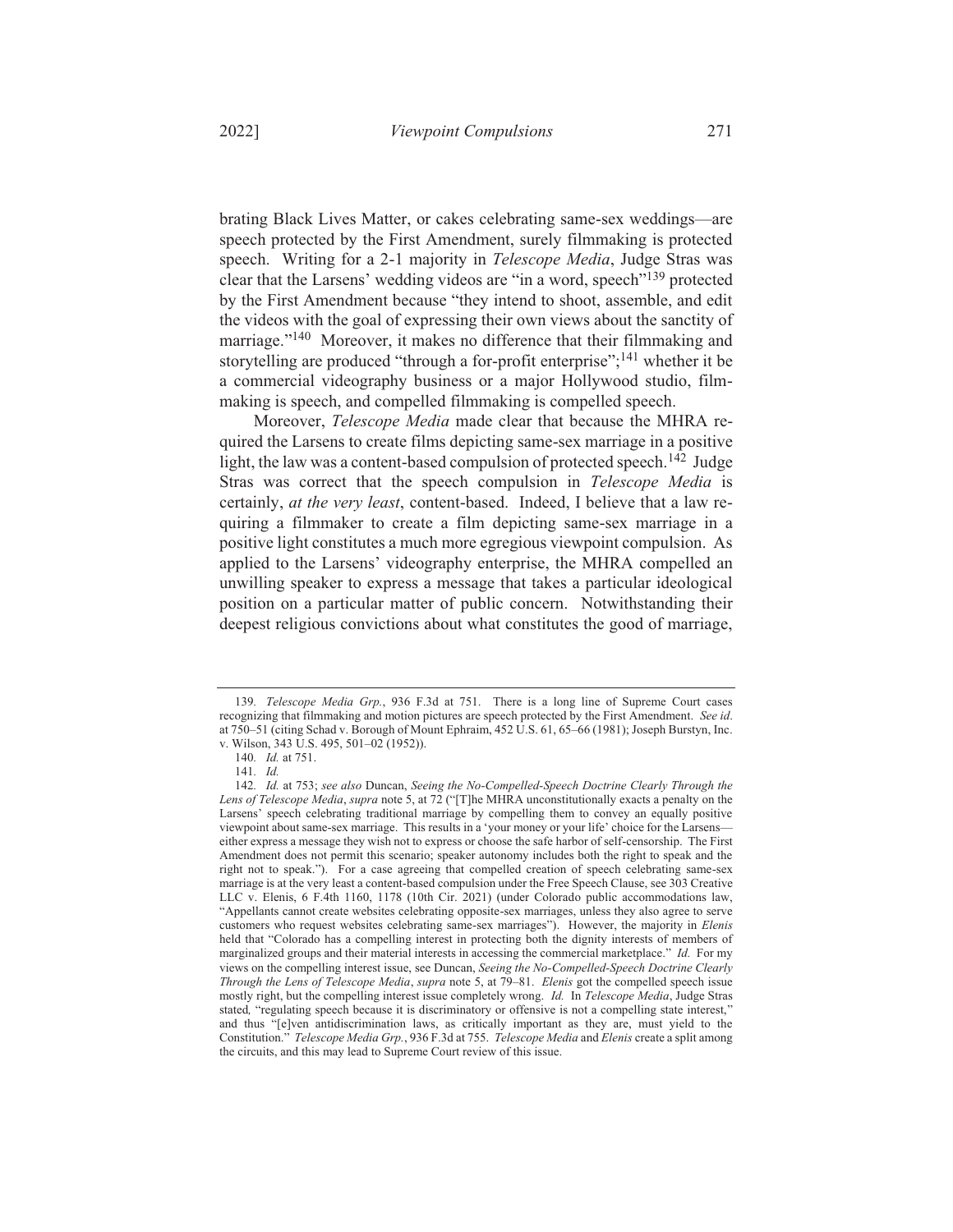they were compelled by law to deny their faith by expressing a positive view of same-sex marriage.

Indeed, since the law's viewpoint compulsion is triggered by the Larsens' willingness to create a film celebrating traditional marriage, there are actually two viewpoint restrictions involved; if they create a film expressing a viewpoint they believe to be true—the good of traditional marriage—the law requires them to create a second film expressing a viewpoint they believe to be untrue—the equal goodness of same-sex marriage. In other words, the penalty for expressing a viewpoint they believe pleases God is a mandate to speak with a forked tongue and express an unwanted viewpoint they believe displeases God. This law, as applied to the Larsens, is clearly twice viewpoint-based and thus doubly poisonous to the fundamental freedoms protected by the First Amendment.<sup>143</sup>

### **IV. CONCLUSION**

Content-based restrictions on speech are dangerous. Viewpoint-based restrictions on speech are more harmful. And viewpoint compulsions of speech are pure First Amendment poison, because they compel unwilling speakers to express viewpoints they believe are false, or immoral, or even contrary to their sincere beliefs about what is good, what is true, and what is beautiful. Viewpoint compulsions mandated by government seriously distort the marketplace of private expression, because they make viewpoints held by politically or culturally powerful groups appear more widely held than they actually are. Moreover, when government enacts or enforces viewpoint compulsions, it acts tyrannically and strikes at the heart of speaker dignity and autonomy. In short, viewpoint compulsions are egregious First Amendment evils because they commandeer free men and women to serve as messengers for the government's orthodox version of political, cultural, or ideological truth.

The purpose of this Article was to demonstrate that when the government compels speech the compulsion is inevitably a viewpoint compulsion. The Supreme Court has never upheld a viewpoint compulsion of speech. From its landmark decision in Barnette to Justice Kennedy's iconic concurring opinion in NIFLA—and in Wooley, Hurley, Tornillo, Pacific Gas & Electric, and Janus in between—the Supreme Court has consistently (and sometimes unanimously) declared viewpoint compulsions to be tyrannical and egregious violations of the Free Speech Clause. The Court's won-

<sup>143.</sup> As Professor George observed, viewpoint restrictions forbid persons from saying things they believe to be true; however, viewpoint compulsions force persons to say things they believe are untrue. Waggoner, *supra* note 19 and accompanying text. The former is authoritarian, but the latter is totalitarian. See id.